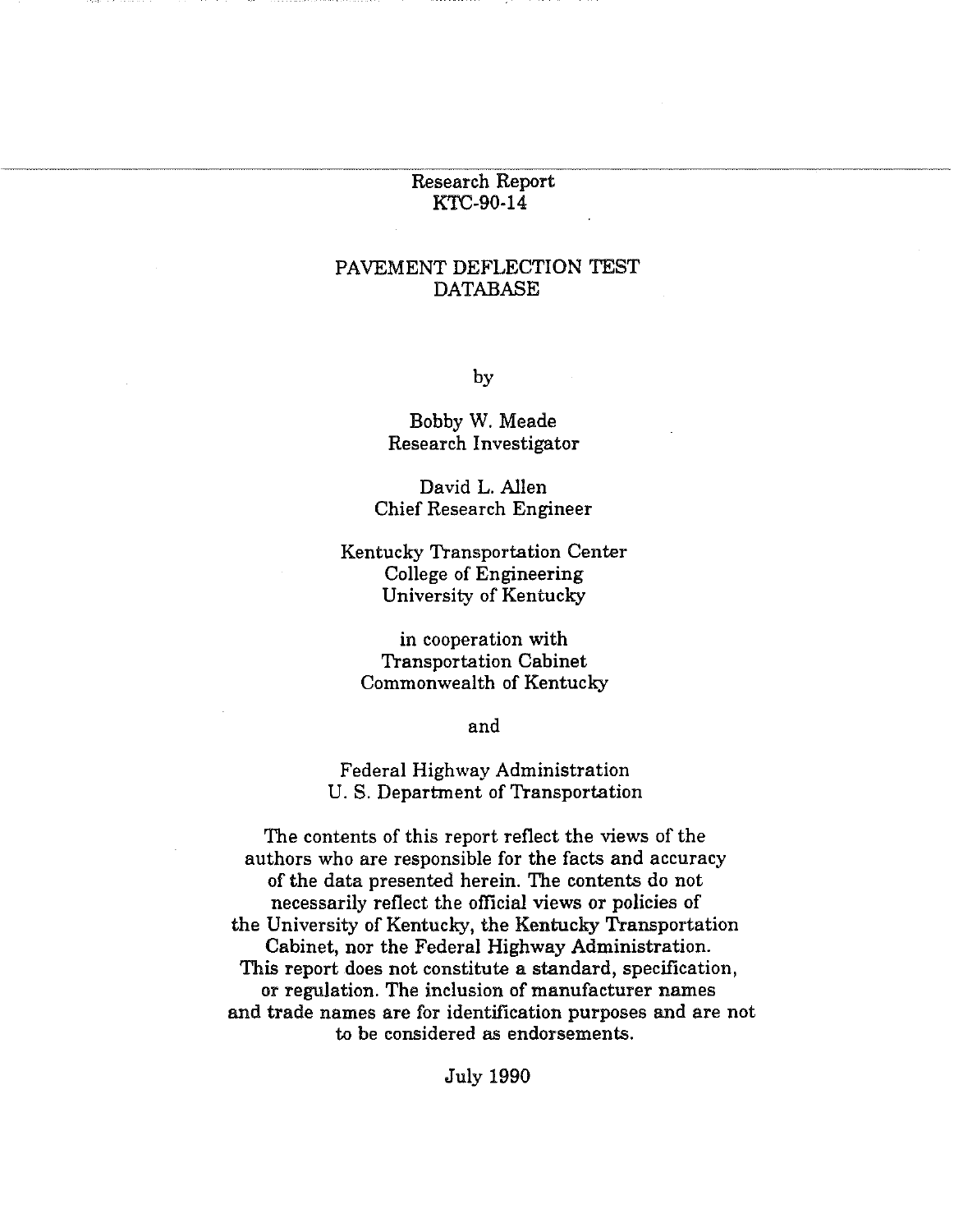| 1. Report No.<br>KTC-90-14                                                                                                                                                                                                                                                                                                                                                                                                                                                                                                                                                                                                                                                                                                                                                | 2. Government Accession No.          |                                                                                                   | 3. Recipient's Catalog No.                                                                    |           |  |  |  |
|---------------------------------------------------------------------------------------------------------------------------------------------------------------------------------------------------------------------------------------------------------------------------------------------------------------------------------------------------------------------------------------------------------------------------------------------------------------------------------------------------------------------------------------------------------------------------------------------------------------------------------------------------------------------------------------------------------------------------------------------------------------------------|--------------------------------------|---------------------------------------------------------------------------------------------------|-----------------------------------------------------------------------------------------------|-----------|--|--|--|
| 4. Title and Subtitle                                                                                                                                                                                                                                                                                                                                                                                                                                                                                                                                                                                                                                                                                                                                                     |                                      |                                                                                                   | <b>5. Report Date</b><br><b>July 1990</b>                                                     |           |  |  |  |
| <b>Pavement Deflection Test Database</b>                                                                                                                                                                                                                                                                                                                                                                                                                                                                                                                                                                                                                                                                                                                                  |                                      |                                                                                                   | 6. Performing Organization Code                                                               |           |  |  |  |
| 7. Author(e)<br>B. W. Meade and David L. Allen                                                                                                                                                                                                                                                                                                                                                                                                                                                                                                                                                                                                                                                                                                                            |                                      |                                                                                                   | 8. Performing Organization Report No.6<br>KTC-90-14                                           |           |  |  |  |
| 9. Performing Organization Name and Address                                                                                                                                                                                                                                                                                                                                                                                                                                                                                                                                                                                                                                                                                                                               |                                      |                                                                                                   | 10. Work Unit No. (TRAIS)                                                                     |           |  |  |  |
| Kentucky Transportation Center<br><b>College of Engineering</b><br>University of Kentucky<br>Lexington, KY 40506-0043                                                                                                                                                                                                                                                                                                                                                                                                                                                                                                                                                                                                                                                     |                                      |                                                                                                   | 11. Contract or Grant No.<br>KYHPR 86-109<br>13. Type of Report and Period Covered<br>Interim |           |  |  |  |
| 12. Sponsoring Agency Name and Address<br>Kentucky Transportation Cabinet<br><b>State Office Building</b><br>Frankfort, KY 40622                                                                                                                                                                                                                                                                                                                                                                                                                                                                                                                                                                                                                                          |                                      |                                                                                                   | 14. Sponsoring Agency Code                                                                    |           |  |  |  |
| 15. Supplementary Notes<br>Publication of this report was sponsored by the Kentucky Transportation Cabinet in cooperation<br>with the U.S. Department of Transportation, Federal Highway Administration<br>16. Abstract                                                                                                                                                                                                                                                                                                                                                                                                                                                                                                                                                   |                                      |                                                                                                   |                                                                                               |           |  |  |  |
| Pavement deflection measurements have been collected on various pavement types by both research<br>and the Pavement Management Branch of the Transportation Cabinet for several years. This report outlines the<br>establishment of a data base of deflection measurements which have been collected. A index program has been<br>developed to search the available data base for pavement sections which meet given criteria. This data base will<br>provide up-to-date information which may be used for both research and pavement management activities. The<br>presence of historical data will assist in evaluating the structural performance of various pavement types. It will<br>also provide additional information for life-cycle-cost analysis of pavements. |                                      |                                                                                                   |                                                                                               |           |  |  |  |
| 17. Key Words<br><b>Pavement Deflection</b><br>Database<br>Software<br>Catalog                                                                                                                                                                                                                                                                                                                                                                                                                                                                                                                                                                                                                                                                                            |                                      | 18. Distribution Statement<br>Unlimited with permission of the<br>Kentucky Transportation Cabinet |                                                                                               |           |  |  |  |
| 19. Security Classif. (of this report)                                                                                                                                                                                                                                                                                                                                                                                                                                                                                                                                                                                                                                                                                                                                    | 20. Security Classif. (of this page) |                                                                                                   | 21. No. of Pages                                                                              | 22. Price |  |  |  |
| Unclassified                                                                                                                                                                                                                                                                                                                                                                                                                                                                                                                                                                                                                                                                                                                                                              |                                      | Unclassified                                                                                      | 29                                                                                            |           |  |  |  |

 $\ddot{\phantom{a}}$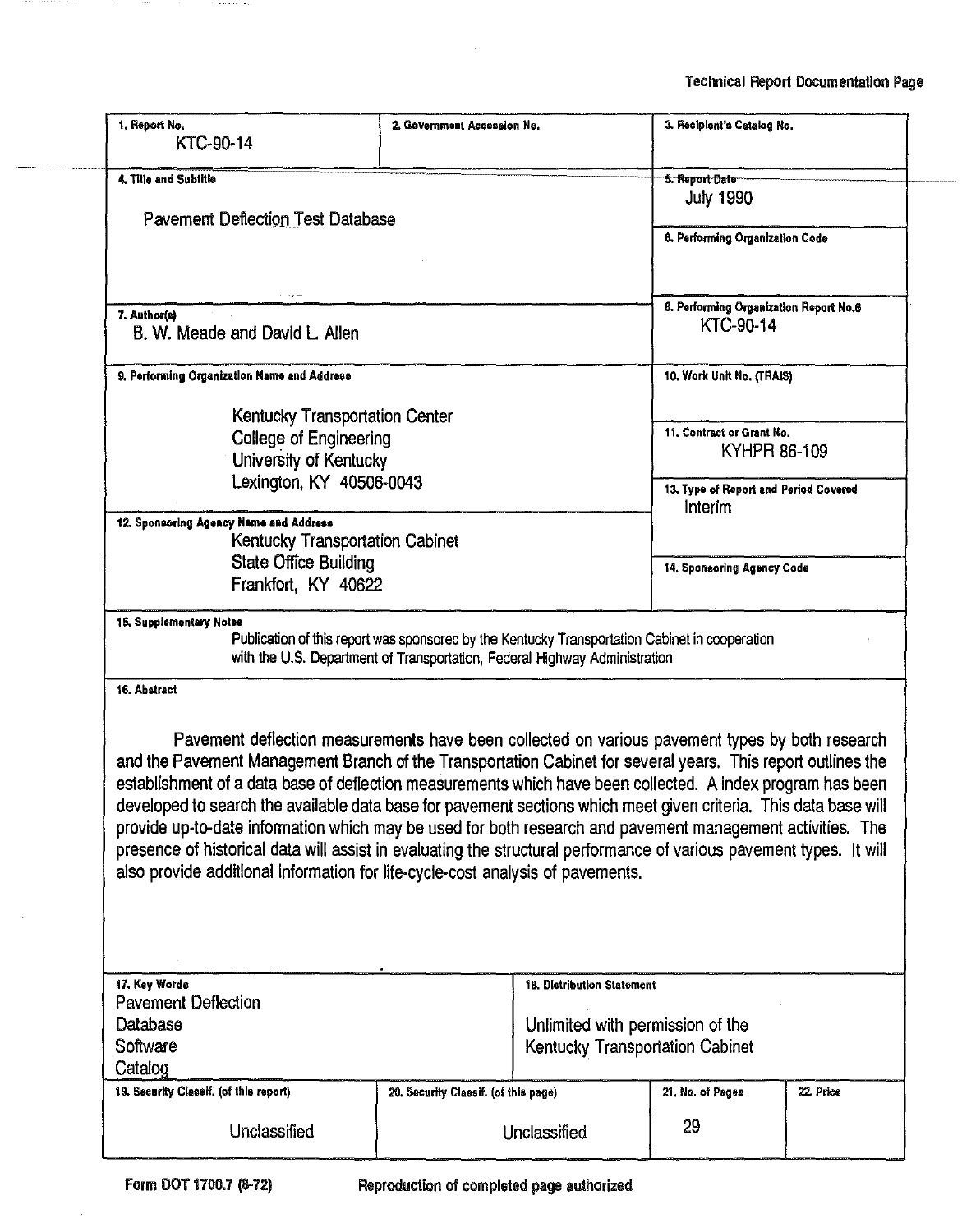#### EXECUTIVE SUMMARY

A study titled "Pavement Deflection Evaluations" was initiated in 1986. The purpose of the study was to collect and evaluate pavement deflection data. One of the stated objectives was to establish and maintain a statewide deflection database for research and pavement management purposes. This report addresses that objective and serves as a users manual for the software used for data storage.

Pavement deflection data collected by the Kentucky Department of Highways and the Transportation Center since 1982 are compiled into one database. Project identification data and other pertinent data associated with each set of deflection data were used to create a catalog from which specific data may be selected for analysis. This catalog also includes the file name where each set of deflection data is stored.

The catalog, named Pavall.dbf, was created in the dBASE III Plus system. This system permits convenient updating of the database as additional deflection data are acquired. The dBASE III Plus system includes search, organization, and report options.

A search and retrieval program, DEF, was produced by the Transportation Center. This program permits more rapid location of data in the catalog than the dBASE III Plus system.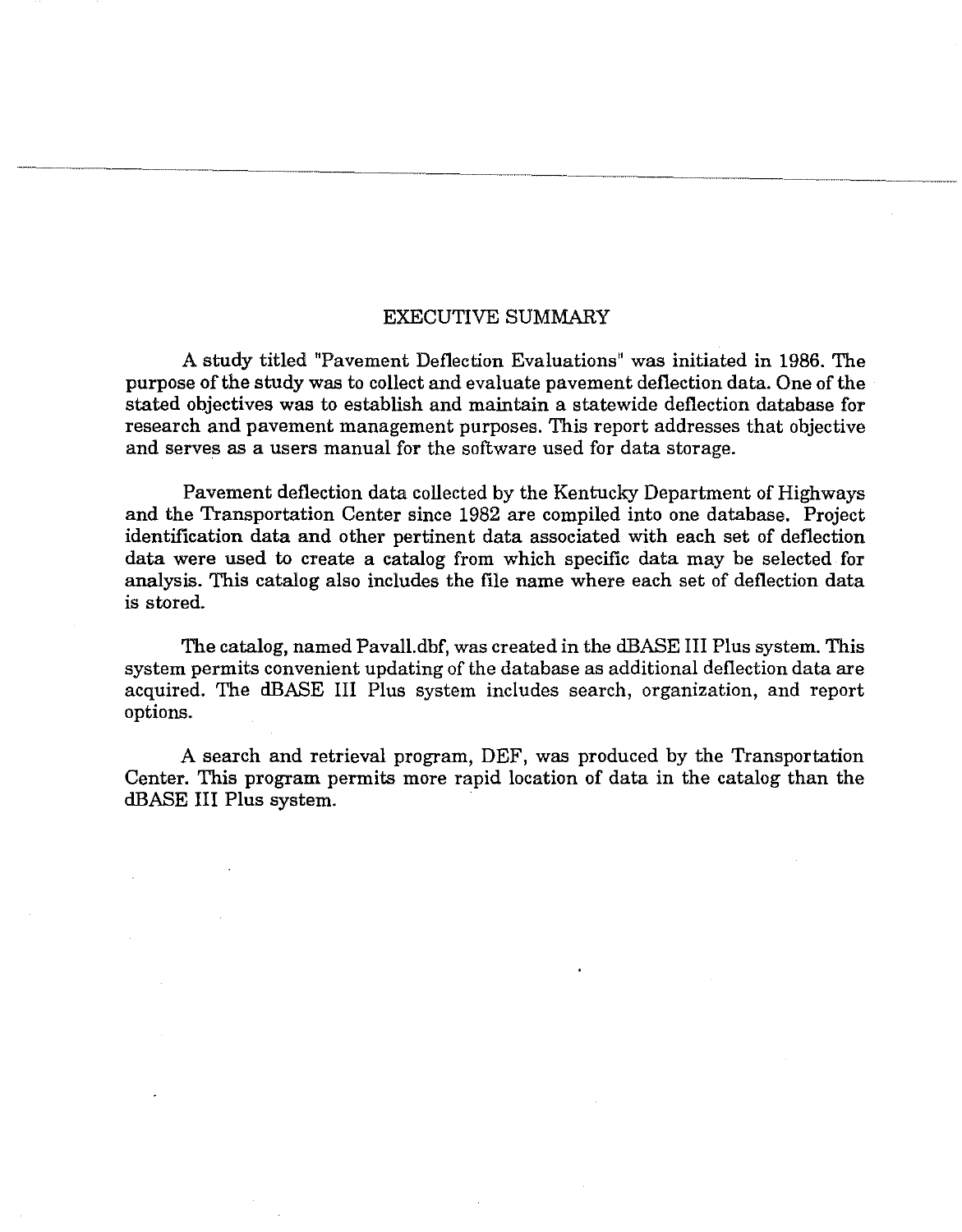| tanic yi vulitelite                                                                       |  |
|-------------------------------------------------------------------------------------------|--|
|                                                                                           |  |
|                                                                                           |  |
| Recommendations and                                                                       |  |
|                                                                                           |  |
| Appendix A                                                                                |  |
|                                                                                           |  |
|                                                                                           |  |
|                                                                                           |  |
|                                                                                           |  |
| Use of the DEF Search and Retrieval Program $\ldots \ldots \ldots \ldots \ldots \ldots$ 7 |  |
|                                                                                           |  |
|                                                                                           |  |
|                                                                                           |  |
|                                                                                           |  |
|                                                                                           |  |
|                                                                                           |  |

# Table of Contents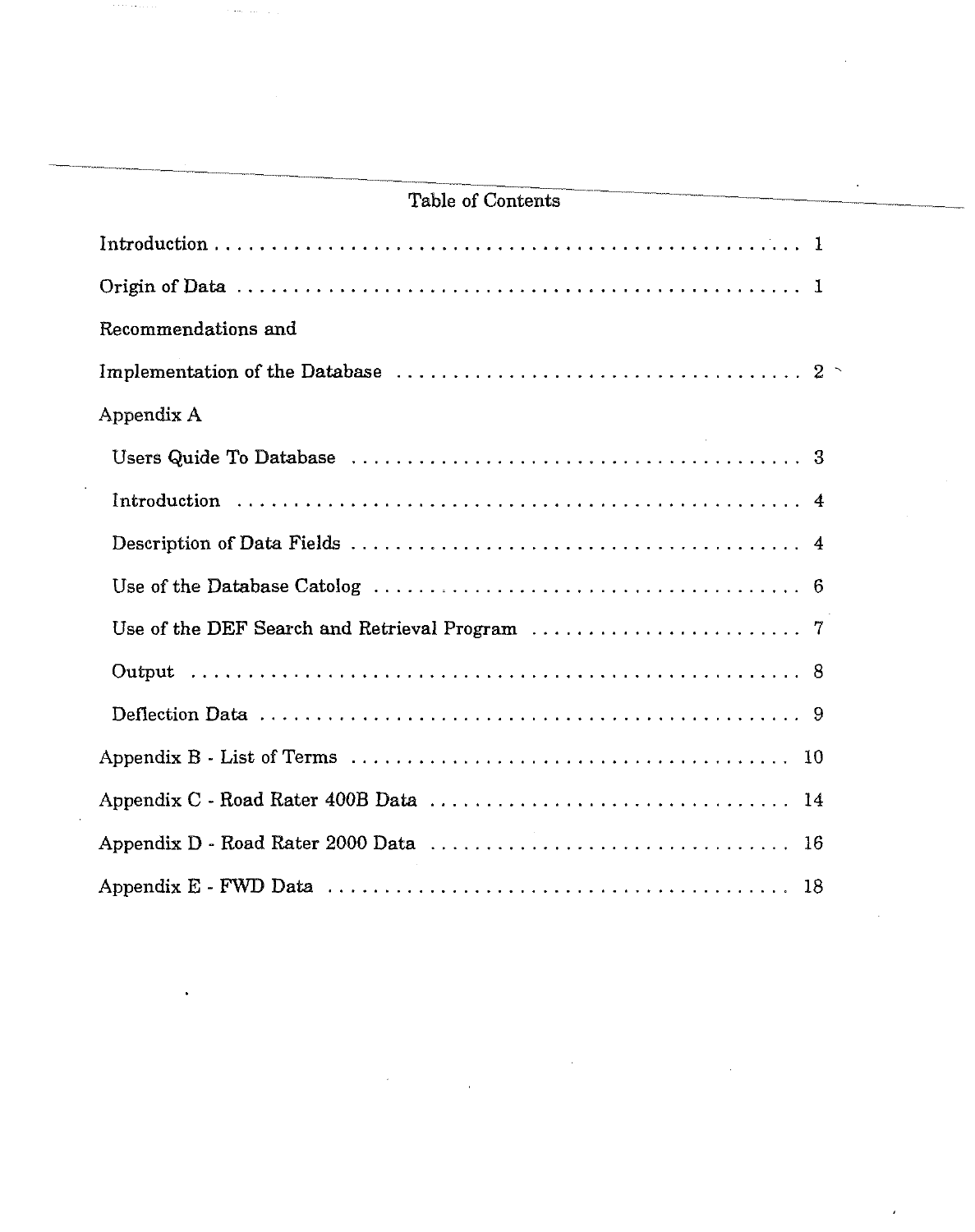#### INTRODUCTION

The technology for collection, evaluation, and interpretation of pavement. deflection measurements has been evolving at a rapid pace for the past decade. Procedures have been developed in Kentucky suitable for the use of deflection measurements from a Road Rater to estimate the effective condition of flexible pavement structures. Progress is being made toward implementation of a testing program for routine collection of deflection measurements on flexible pavements for pavement management activities. Refinement and verification of procedures for interpretation of deflection measurements (Research Study KYHPR 86-115) also are being made.

Deflection measurements have been collected for research purposes for many years. There is no standardized procedure or mechanism for development and maintenance of a statewide database for pavement deflection measurements. A considerable amount of data is being amassed with the routine collection of deflection measurements on flexible pavements for pavement management/overlay design combined with research evaluation of special design and/or construction considerations. There is a need for development of a standardized method for data management and maintenance of the statewide database.

Routine collection of pavement deflection data began in the 1960's in Kentucky. Dynamic deflection measurement collection began in the early 1970's with use of the Road Rater. The Road Rater is still in use at the present time. A FWD, falling weight deflectometer, was acquired in 1988 and data have been collected with that instrument since that time.

This study was initiated in 1986 to collect and evaluate pavement deflection data. The objective of that study which is addressed here is to establish and maintain a statewide deflection database for research and pavement management purposes.

#### ORIGIN OF DATA

Data included in this data base are obtained from three types of equipment. They are a Road Rater 400B, a Road Rater 2000, and a falling weight deflectometer (FWD). The RR 400B and FWD devices are used by the Transportation Center. The RR 2000 is used by the Kentucky Department of Highways. The FWD employs more sensors (7 sensors) than the Road Raters (4 sensors); however, the data are basically the same and may be used for the same analyses.

Data collected by Transportation Center staff includes approximately 1,030 records involving 70 counties and 65 routes. The oldest data included in the database were collected in 1982. Most of the data were for flexible pavements (AC). Considerable data are available on subgrade, DGA, AC base courses, and rigid pavements (PCC). Subgrades involved various treatments such as cement, lime, kiln dust and untreated soils. Data collected on the subgrade, DGA and base courses were obtained to address objective G. of the study. Objective G. was to identify and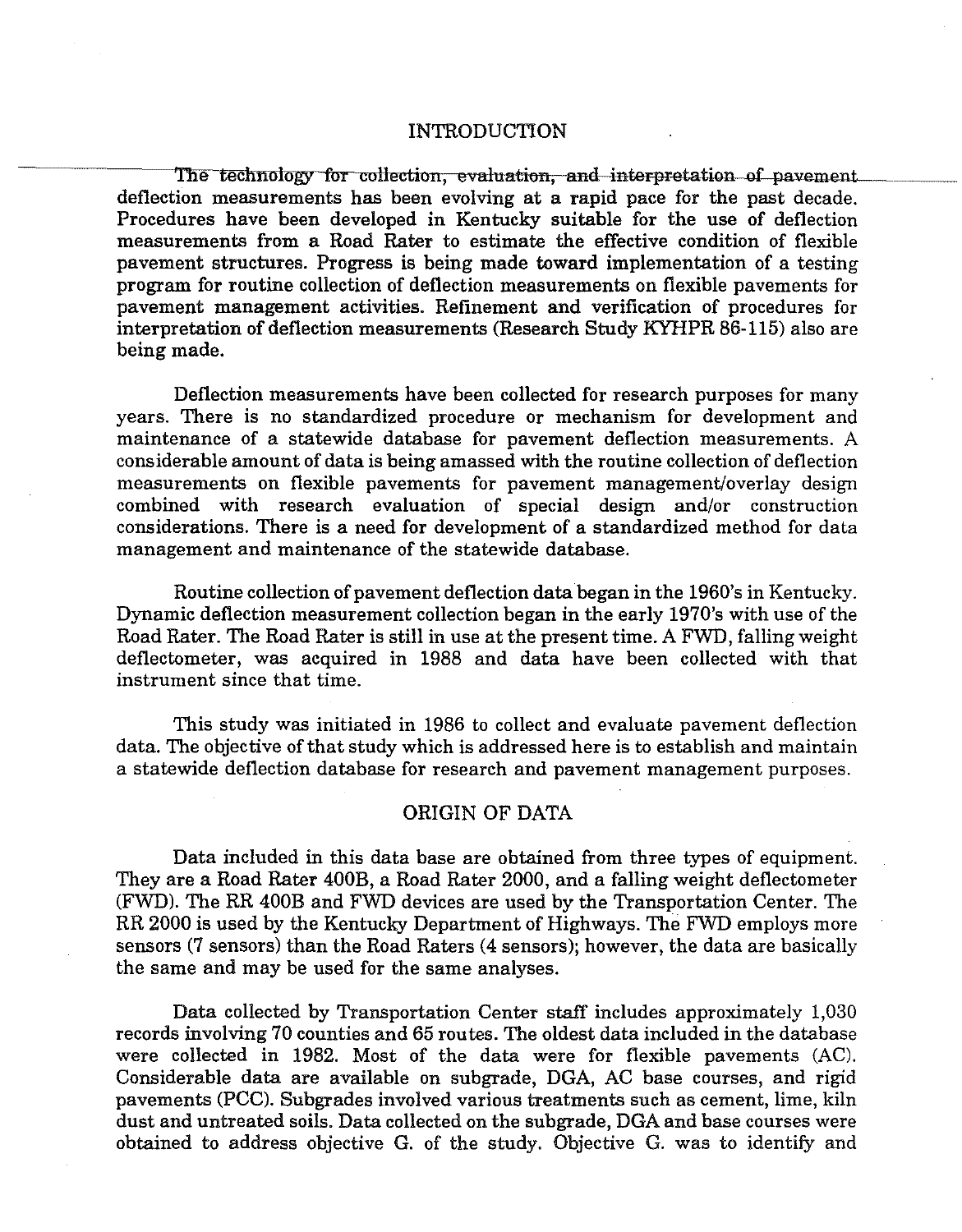demonstrate potential applications for the use of deflections for construction quality control.

Sites tested by Transportation Center investigators were usually on Interstates, Parkways, US routes, or major KY routes. Nominal data are available for local streets.

Data collected by Kentucky Department of Highways (DOH) personnel include approximately 360 records involving 41 counties and 30 routes. Data collection by the DOH began in 1986. DOH data were collected on flexible pavements with the primary purpose being for determination of overlay thickness requirements. Practically all DOH data obtained were on Interstate, Parkway, and US or KY routes having high ADTs.

The data base will be kept and maintained by the Pavement Management Branch of the Department of Highways. The Transportation Center will provide data collected by Center personnel to the Pavement Management Branch on a semi-annual basis.

#### RECOMMENDATIONS AND IMPLEMENTATION OF THE DATABASE

The combined database will provide extensive historical and current deflection data. These data will permit evaluation of the historical performance of pavements which will be used by pavement design and pavement management personnel. Relationships describing the structural deterioration of pavement structures combined with construction and maintenance costs will provide data for remaininglife models and life-cycle cost studies.

The detailed and extensive data on the structural components and their behavior may provide the means for development of theoretical models for the behavior of various pavement structures. The database may also be used for structural adequacy analyses. It is recommended that the database be updated continuously as new deflection data are obtained.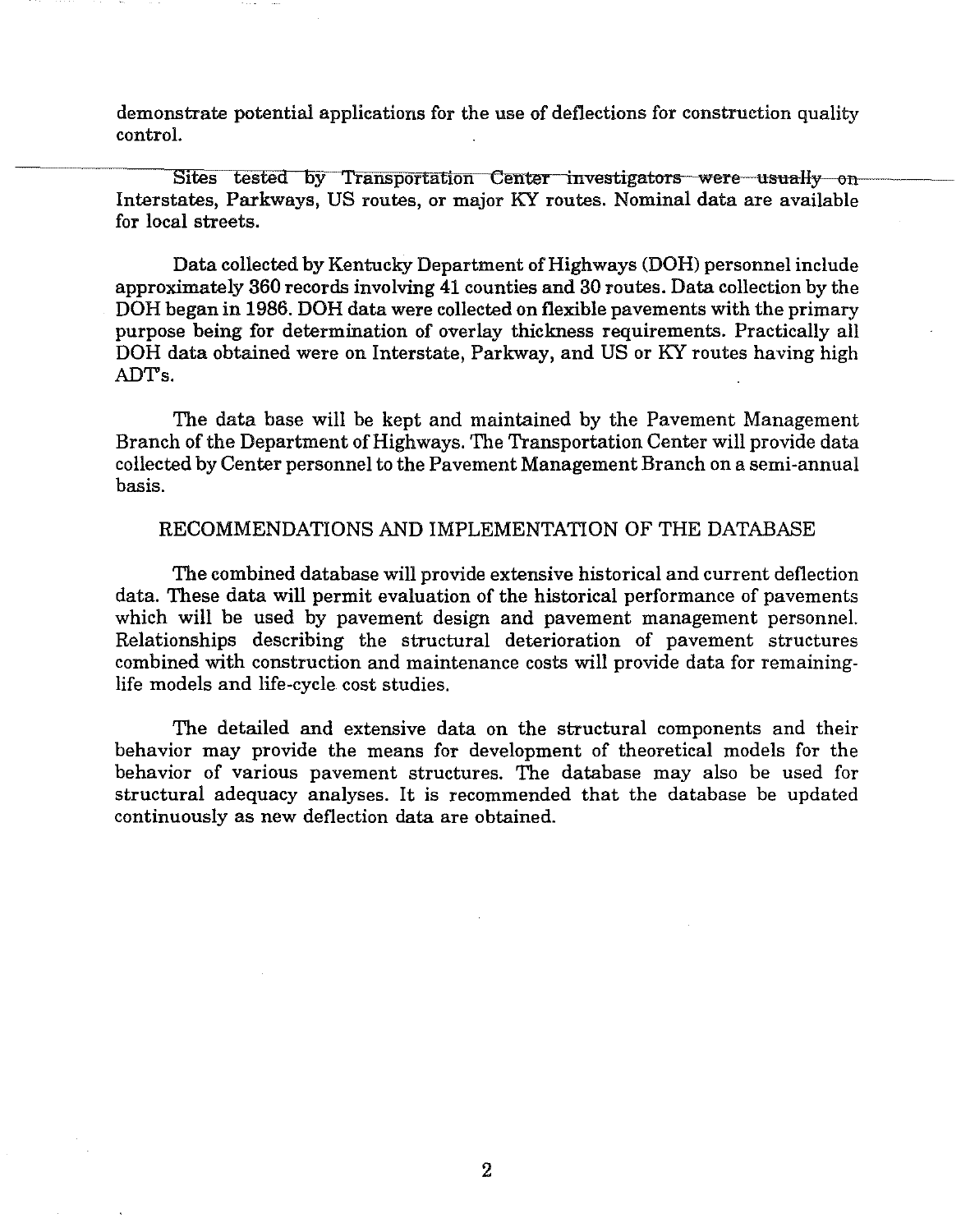Appendix A

# USER'S GUIDE TO DATABASE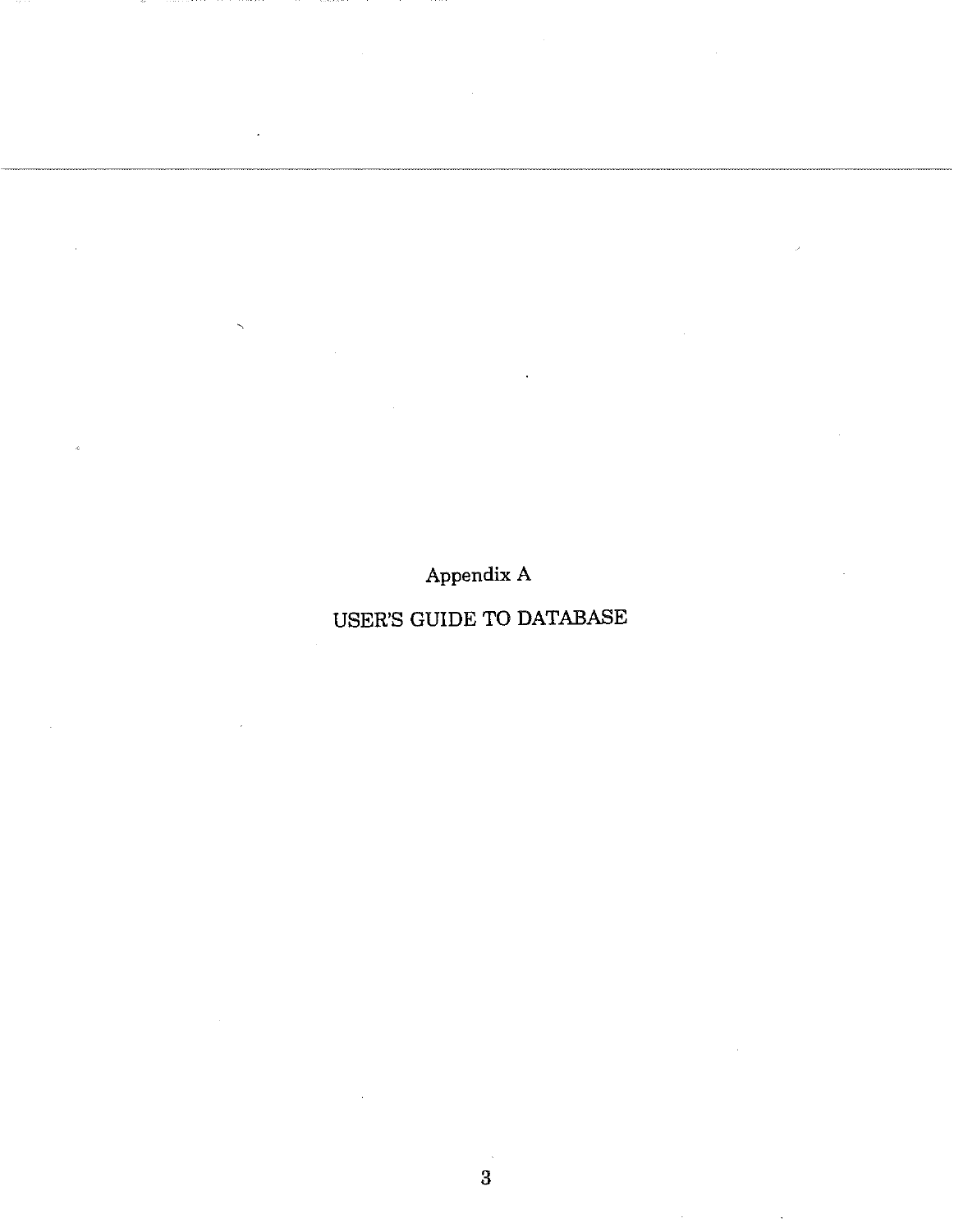#### INTRODUCTION

All existing deflection data (DOH and Transportation Center) were combined into one file to more fully utilize existing and future deflection data. Each unique set of data has been assigned a file name. This permits access to each set of data for analysis. The large amount of data requires a data management system.

The identifying characteristics and file name of each set of data were cataloged in a data management file. That file is named PAVALL.dbf and was constructed in the dBASE III PLUS database management system. The dBASE III PLUS system has a wide variety of commands and functions which allow easy manipulation of the database. The indexing, sorting, and reporting capabilities of the dBASE III PLUS are sophisticated and require a certain amount of knowledge of the system. A menu driven search and retrieval program has been developed to use in conjunction with the database to make the data management system more user friendly.

Thirteen identifying or pertinent pieces of data were included for each set of deflection data. County, route, district, lane, wheel path, and beginning and ending milepoints or stations were included to physically locate the test site. Type was used to identify the material being tested (pavement, DGA, etc.). Three layer thickness fields were included. The layer thickness is not entered in the catalog because the information was not available in most cases but will be added later. Test date and the name of the data file where the actual deflection test data are stored are included.

#### DESCRIPTION OF DATA FIELDS

The thirteen fields and a brief description of each are as follows;

### DISTRICT

The Department of Highways District (1 through 12) in which the test site was located.

#### COUNTY

The county in which the data were obtained.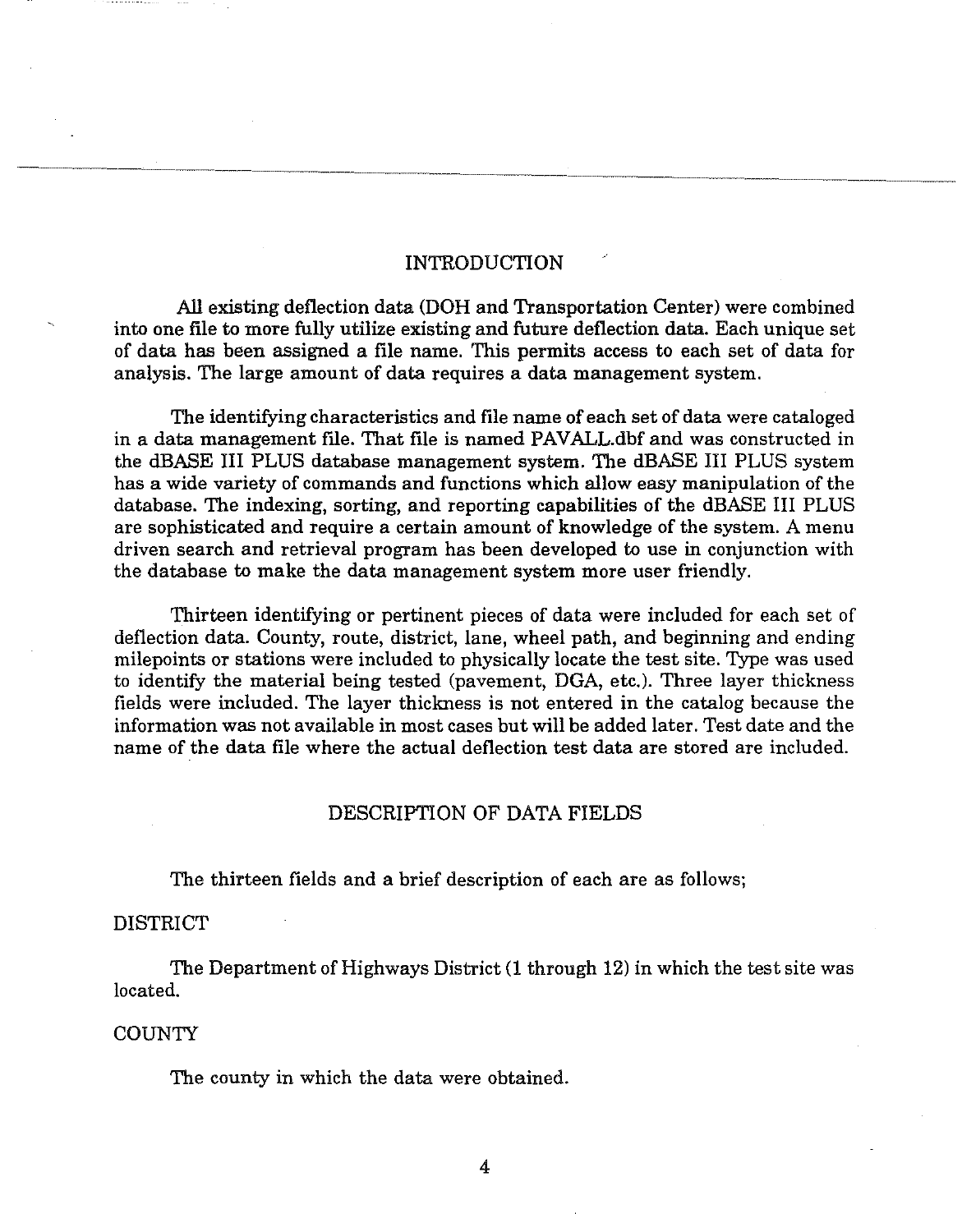#### ROUTE

The name of the highway on which the data were obtained. The route identification is usually abbreviated, for example: I-64, rather than Interstate-64.

#### TYPE

Type refers to the material on which the deflection data were acquired. Most tests were conducted on pavements (AC, PCC, or AC/PCC) but many tests were conducted on variously treated subgrades or on DGA.

#### BEGIN

Deflection tests were normally conducted at intervals of 250 or 500 feet with a single data file containing several consecutive tests. This field identifies where the deflection test began either in milepoint or station.

#### END

Same as Begin except that the end of the test section is identified.

#### TEST DATE

Identifies the month, day, and year that the deflection test was conducted.

#### DATAFILE

This field identifies the file where the deflection data are stored.

#### LANE

Most entries in this field identify the direction of travel where the deflection test was performed, such as EB (east bound), WB, NB, or SB. In some instances the test vehicle was traveling in the opposite direction (for example: SNBL would indicate south in the north bound lane). Some tests were conducted on the centerline. Direction of travel was therefore irrelevant.

#### WHEEL PATH

Wheel Path data are not often available, but where it is, it attempts to more precisely locate the test site as to right wheel path, left wheel path, centerline, or distance from centerline.

#### THICK #l

This field is used to describe the thickness of the top layer of the material being tested. This will be the depth of the asphaltic concrete course in most cases.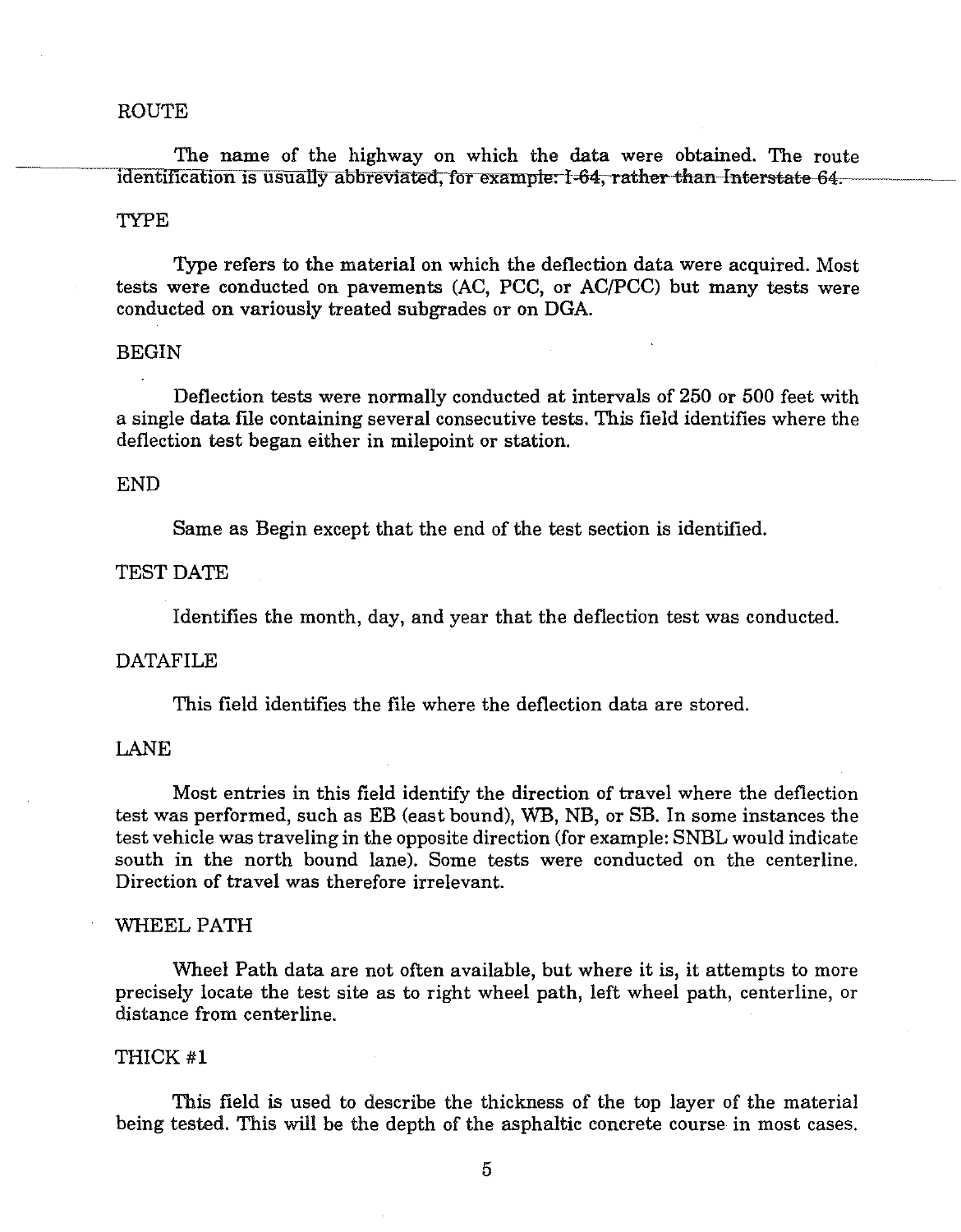Depth of treated subgrade or DGA depth might be entered in this field.

THICK  $#2$  through THICK  $#7$ 

Same as THICK #1 except the layers are described in descending order from the top.

Appendix B includes a list of the abbreviations used in the catalog and an explanation of each abbreviation.

#### USE OF THE DATABASE CATALOG

New deflection test data will be added to the database regularly. These data will likely be added by a variety of personnel, some of whom may not have had previous experience with dBASE III PLUS. Anyone having nominal information may update and maintain the database catalog file.

dBASE III PLUS may be used in three dilierent modes. Commands may be entered at the dot prompt, the Assist menu mode, and a program control mode. In this case, the dot prompt command or Assist mode will be used. One of the most attractive features of dBASE III PLUS is the wide variety of commands included in the Assist menu. Database updates and maintenance may be accomplished in the Assist mode.

The system is accessed by typing DBASE at the > prompt. Once the system is accessed, the database file may be opened by typing ASSIST on the command line or depressing the F2 key. The assist menu will be displayed with eight options (Figure 1). The functions available in the option on which the cursor is located will be displayed on the screen. With the cursor on the SET UP option, depress the return key and choose the appropriate drive and file. The screen will revert to the assist menu and the cursor may be moved to select the UPDATE option. If at any time you wish to return to the command line, depressing the Escape key, possibly more than once, will return the cursor to the command line.

Operations available in UPDATE include adding new records, editing existing records, or deleting existing records (Figure 2). The most efficient method of adding new records is to use the APPEND option. This option displays the last record in the file with the field identification and template. After the new record is entered, the PAGE DOWN key will save that record and display a new template.

Two features that are helpful are the CARRY command and the HELP menu. To use the CARRY command, return to the command line and type SET CARRY ON. This will cause the last entered record to be copied into the new record template when in the APPEND option. If several consecutive records have similar field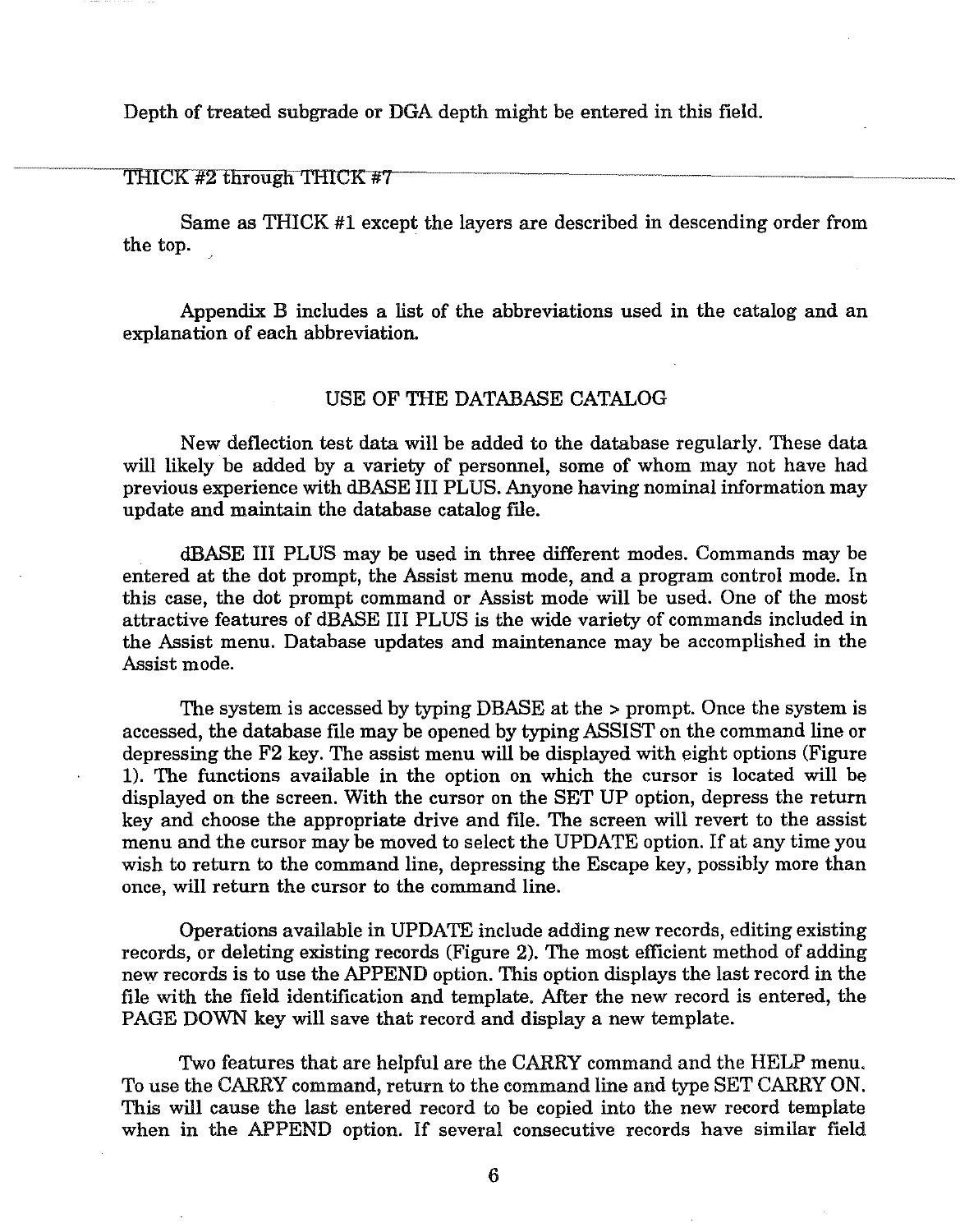information, this feature permits you to make changes where needed rather than enter each new record completely.

Depressing the F1 key will display or remove the HELP menu (Figures 3 and 4) from the screen when in the APPEND option. If a complete screen is required to display the record, the HELP menu may need to be removed.

Other options in APPEND that are useful are EDIT and BROWSE. EDIT allows the database flle to be edited one record at a time and BROWSE (Figure 5) allows editing of the file several records at a time. When appending the file, new records are saved by any of several operations. Those operations include the use of the PAGE DOWN, ESCAPE, CTRL W, or CTRL END keys.

Other options which will be used regularly are SORT, INDEX, and REPORT. SORT and INDEX are similar. SORT physically rearranges the database file. INDEX leaves the database file intact and creates a new file with an .ndx extension. Both options permit rearrangement of the records by any or all of the fields. Indexing by county is required for use of the search and retrieval program previously mentioned. When data are added to the flle, the index or indices should be in use or the file should be reindexed afterward. Reindexing, for all indices in use is accomplished by typing REINDEX on the command line.

Indices may be created in the ORGANIZE option (Figure 6) in ASSIST menu or from the command line. In the ASSIST menu, the field names (separated by  $+$ ) and the index file name are entered. Indices are created from the command line by typing INDEX ON <field name> TO <filename>. As in the ASSIST menu, field names are separated by +. SORT is also found in the ASSIST menu under the ORGANIZE option.

The ASSIST menu also includes a REPORT option that may be used to view or print any or all of the fields in the catalog. The search and retrieval program replaces this function of the dBASE system. If the REPORT function is needed, it is created in the CREATE option (Figure 7) of ASSIST. The field order and report file name are identified there. The report is accessed from the RETRIEVE option (Figure 8) of ASSIST. A typical report (in this case all fields were not included) is shown in Figure 9.

#### USE OF THE DEF SEARCH AND RETRIEVAL PROGRAM

The primary function of the catalog is to permit a user to view the identification of all the data files and choose the files to be analyzed. This is possible in the dBASE III PLUS system but is more complicated than necessary. A search and. retrieval program was created to be used with the catalog. This program (DEF) is menu driven and locates desired information quickly. DEF requires that the catalog be indexed by county with the index file named COUNTY. After any updates or editing, the database catalog should be reindexed by county.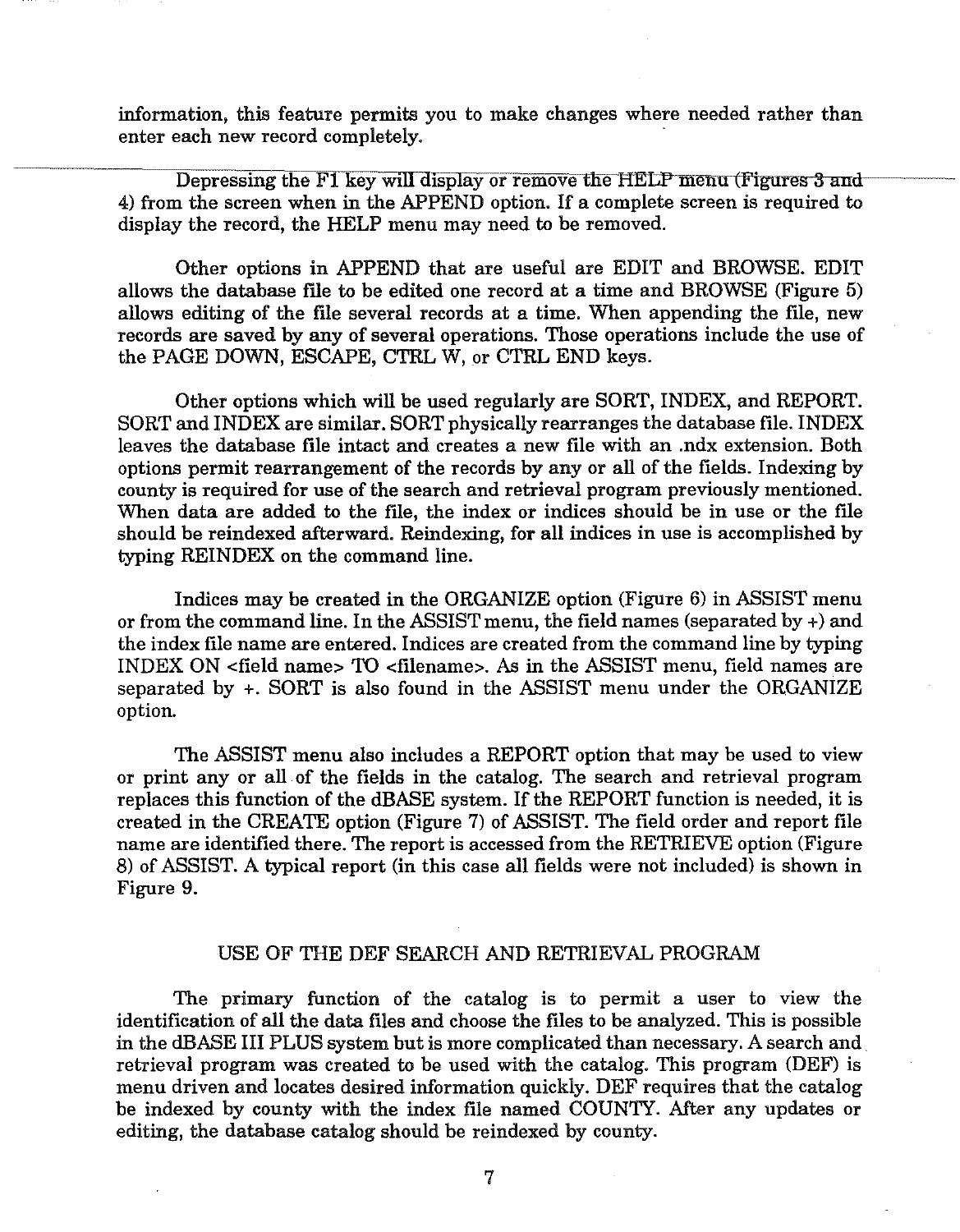The program is executed by typing DEF at the dos prompt,  $D:\D{DBASE\sub{subdirectory}DEF, and pressing the RETURN key. The opening screen}$ will be the UK logo (Figure 10) and the message to press any key to continue. The user interface screen (menu) is the second screen. All thirteen fields are included in the search menu and any or all of them may be included in the search (Figure 11).

Characters entered in the search menu may be upper case or lower case. Characters should always be left justified in the menu entry field. The search menu fields contain sufficient character space so that any identification entered in the catalog will fit in the search menu field. It should be noted that when BEGINNING MILE POINT or ENDING MILE POINT are used in the search, whole numbers are entered in the search menu field. Any entry in the catalog which coincides with any part of the search parameters will provide a match. Most search menu fields require exact spelling. The TEST DATE field permits you to enter a complete date (month/day/year) or just the year. If, for example, 89 is entered in TEST DATE, all catalog entries which have 89 in the testdate field will provide a match.

The RETURN key moves the cursor through the menu to allow selection of the fields to be searched. The DOWN arrow moves the cursor forward through the menu. The UP arrow moves the cursor backward through the menu. The UP and DOWN arrows are easier to use than the ENTER key when selecting fields to be searched. The ENTER key only moves the cursor forward and, when at the end of the menu, will exit the program.

Typical use of the DEF program is to search for particular fields, such as county and route, and then determine from the output which data files are needed for analysis. For this type of use, some fields will seldom, if ever, be used in the search. Some examples of fields which will seldom be used in the search are; THICKNESS, since data are not often available, WHEEL PATH, and DATAFILE, because the name of the data frle is the information being sought.

#### OUTPUT

After the appropriate fields have been entered, the PAGE DOWN key will initiate the search. The time required to find a match, if one exists, for the search parameters will never be more than a few seconds. The less restrictive the parameters are and the smaller number of fields included, the more quickly a match will be found. Once the desired data files have been located, the PRT (Print Screen) key will provide a copy of the output so the data file names may be used to access the deflection data. The output includes seven fields. The fields are COUNTY, DISTRICT, ROUTE, BEGMPT, ENDMPT, TESTDATE, and DATAFILE. A typical output is shown in Figure 12.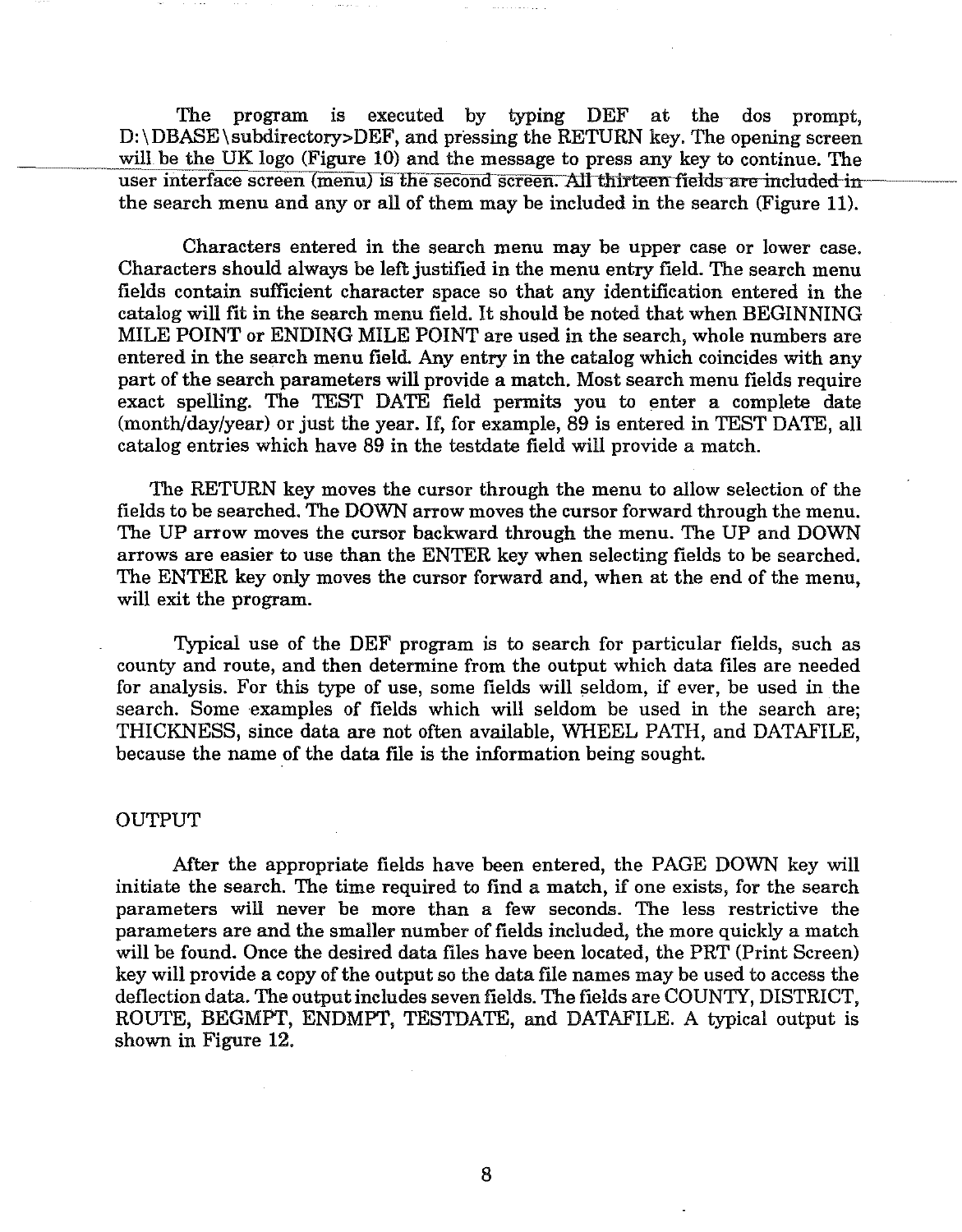### DEFLECTION DATA

Deflection data from the three sources, FWD and both Road Raters, are brought together and stored on the mainframe computer. Each set of data is in the file identified in the catalog. Examples of the three types of data are included in appendices C (Road Rater 400B), D (Road Rater 2000), and E (FWD).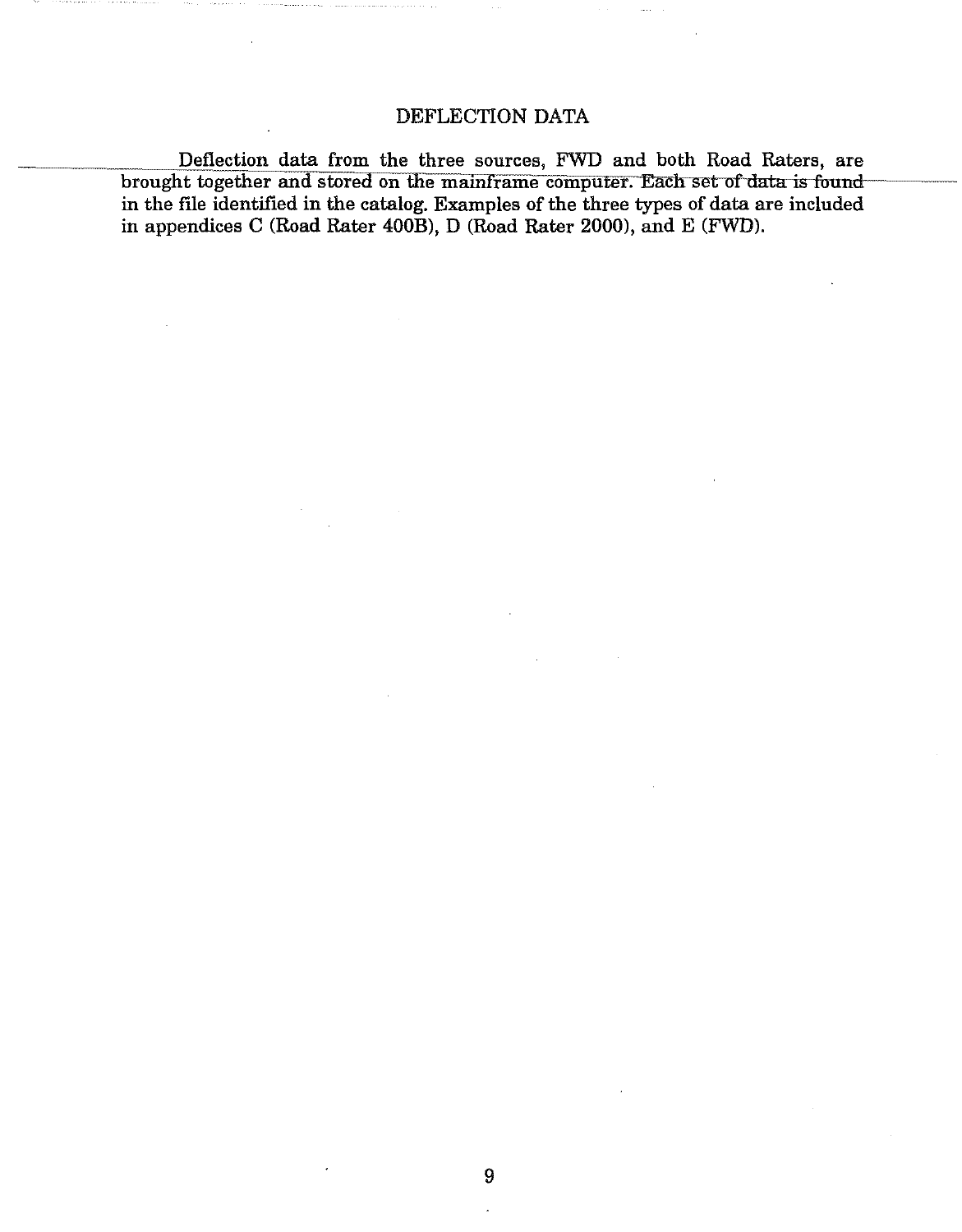# Appendix B

# List of Terms

 $\ddot{\phantom{a}}$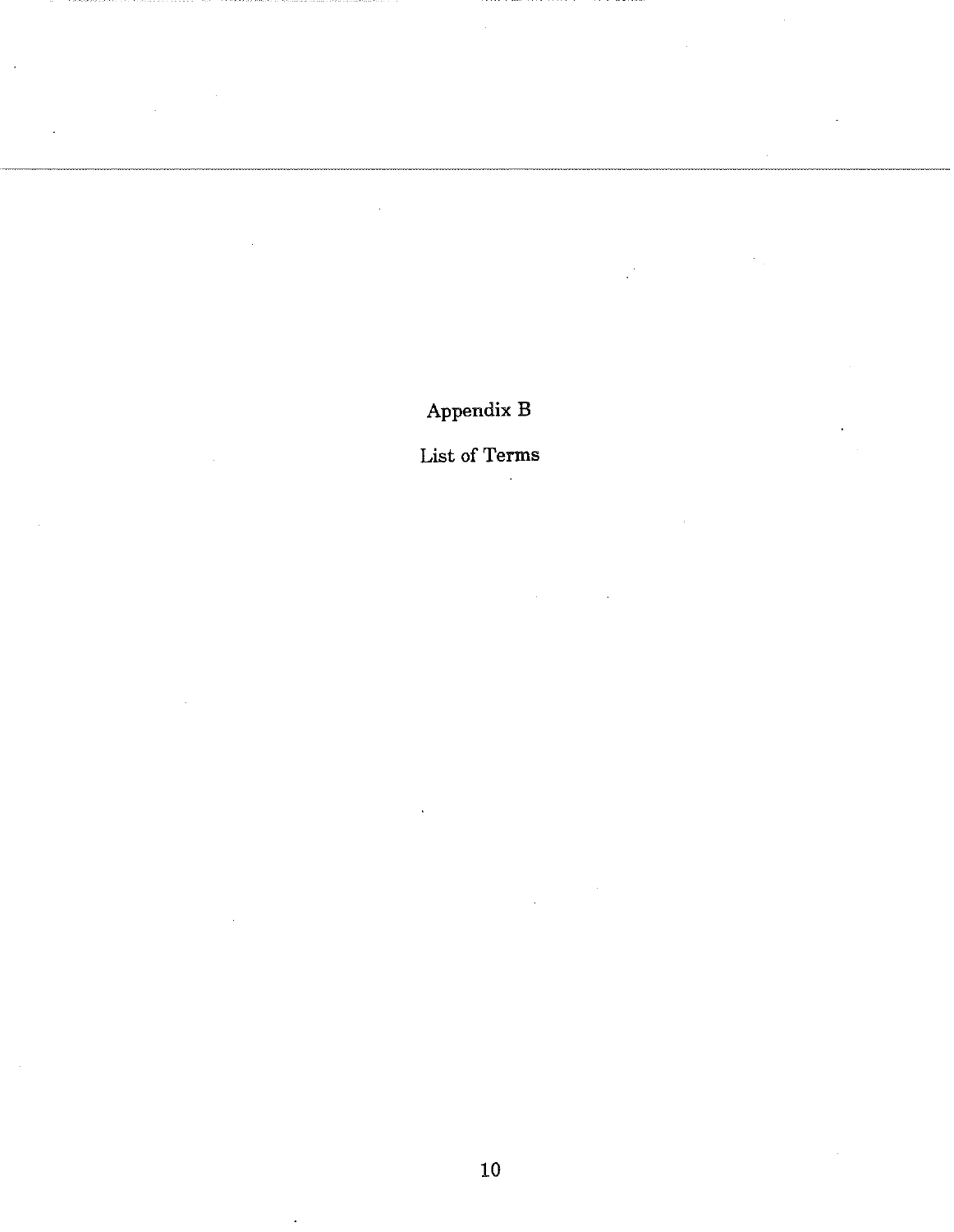| <b>AAHWY</b><br><b>AUDAPKWY</b><br><b>BGPKWY</b> | -Ashland to Alexandria Highway<br>-Audubon Parkway<br>-Bluegrass Parkway |
|--------------------------------------------------|--------------------------------------------------------------------------|
| <b>BLIECHRD</b>                                  | -KY 3074                                                                 |
| <b>CUMPKWY</b>                                   | -Cumberland Parkway                                                      |
| <b>DBPKWY</b>                                    | -Daniel Boone Parkway                                                    |
| EDEN DR                                          | -Eden Drive; Lexington, KY                                               |
| EMPIRE D                                         | -Empire Drive; Florence, KY                                              |
| <b>GRPKWY</b>                                    | -Green River Parkway<br>-Hazard Bypass; KY 15                            |
| <b>HAZBYPAS</b>                                  | -Interstate 24                                                           |
| $I-24$                                           | -Interstate 264                                                          |
| $I-264$                                          | -Interstate 265                                                          |
| $I-265$                                          | · -Interstate 64                                                         |
| $I-64$<br>$I-65$                                 | -Interstate 65                                                           |
| $I-71$                                           | -Interstate 71                                                           |
| $I-75$                                           | -Interstate 75                                                           |
| KY 15                                            |                                                                          |
| KY 1017                                          |                                                                          |
| KY 11                                            |                                                                          |
| KY 114                                           |                                                                          |
| KY 205                                           |                                                                          |
| KY 293                                           |                                                                          |
| KY 3005                                          |                                                                          |
| KY 32                                            |                                                                          |
| KY 33                                            |                                                                          |
| KY 342                                           |                                                                          |
| KY <sub>4</sub>                                  |                                                                          |
| KY 461                                           |                                                                          |
| KY 494                                           |                                                                          |
| KY 519                                           |                                                                          |
| KY 55                                            |                                                                          |
| KY 555                                           |                                                                          |
| KY 61<br>KY 627                                  |                                                                          |
| KY 641                                           |                                                                          |
| KY 645                                           |                                                                          |
| KY 676                                           |                                                                          |
| <b>KY 80</b>                                     |                                                                          |
| KY 85                                            |                                                                          |
| KY 90                                            |                                                                          |
| KY 922                                           |                                                                          |
| <b>KY 94</b>                                     |                                                                          |
| LAKESHOR                                         | -Lakeshore Drive, Lexington, KY                                          |
| LBPUS23                                          | -Louisa Bypass, US 23                                                    |
| <b>MANOWAR</b>                                   | -Man O' War Boulevard; Lexington, KY                                     |
| <b>MNTPKWY</b>                                   | -Mountain Parkway                                                        |

 $\hat{\boldsymbol{\theta}}$ 

 $\ddot{\phantom{a}}$ 

 $\sim 100$  km  $^{-1}$ 

 $\bar{\beta}$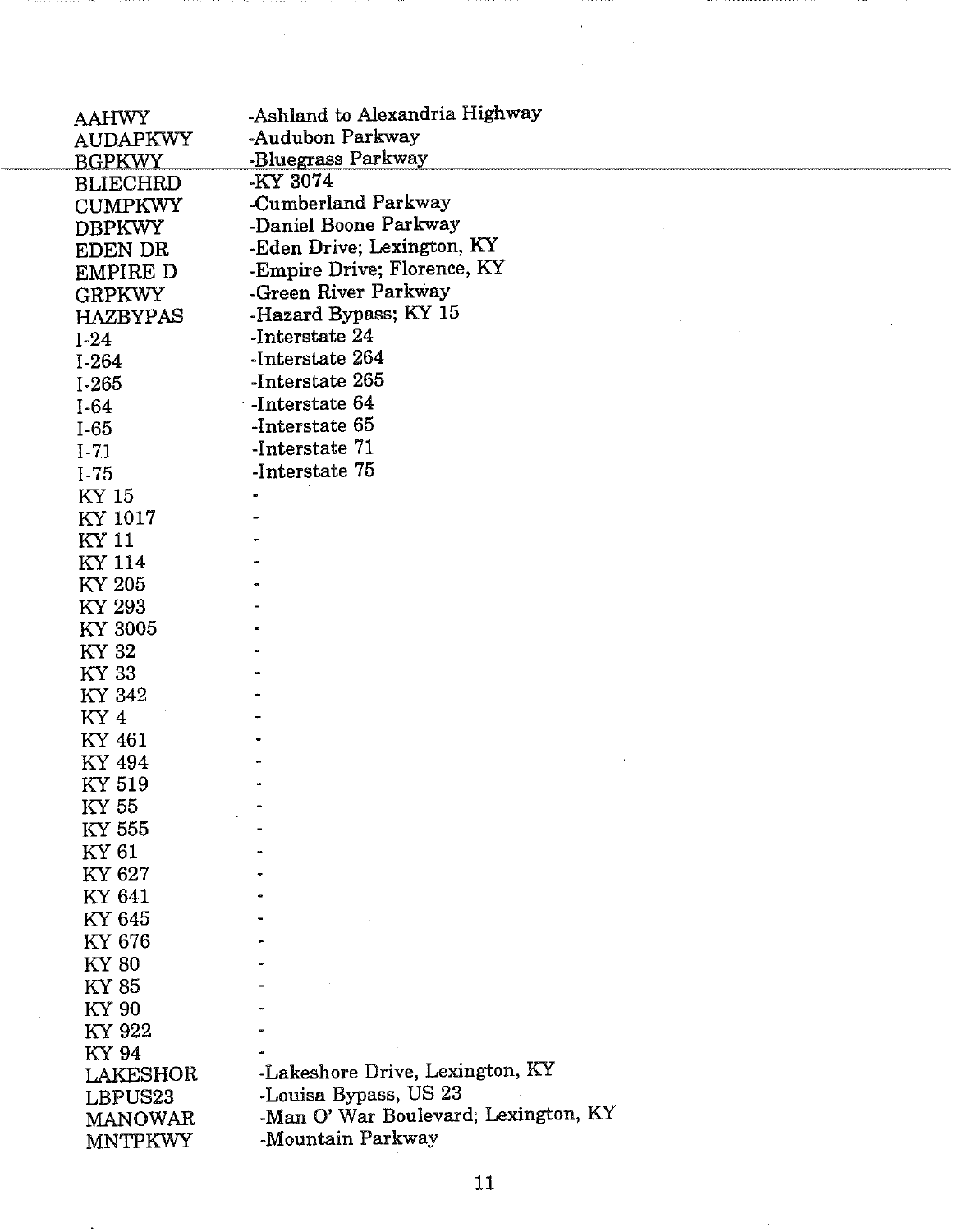| NATLTP          | -National Turnpike                             |
|-----------------|------------------------------------------------|
| PURCPKWY        | -Purchase Parkway                              |
| PALUMBO         | -Palumbo Drive; Lexington, KY                  |
| PENNPKWY        | -Pennyrile Parkway                             |
| PURCHPKW        | -Purchase Parkway                              |
| RAMBLER         | -Rambler Road; Lexington, KY                   |
| RICHMOND        | -Richmond Road; Lexington, KY                  |
| RUNNYMEA        | -Runnymeade                                    |
| SEBREEBP        | -Seebree Bypass                                |
| TVA ROAD        | -Test Road; Location-Shawnee Power Plant,      |
|                 | Paducah, KY                                    |
| U.K. STAD       | -Univ. of Kentucky Football Stadium Parking;   |
|                 | Lexington, KY                                  |
| <b>US119</b>    |                                                |
| US127           |                                                |
| <b>US150</b>    |                                                |
| US23            |                                                |
| US25E           |                                                |
| <b>US25US42</b> |                                                |
| US27            |                                                |
| US31E           |                                                |
| US31W           |                                                |
| <b>US460</b>    |                                                |
| <b>US60</b>     |                                                |
| US60BYPS        |                                                |
| <b>US62</b>     |                                                |
| US641           |                                                |
| <b>US68</b>     |                                                |
| WKPKWY          | -Western Kentucky Parkway                      |
| WHTSBGBP        | -Whitesburg Bypass                             |
| WOODH DR        | -Woodhill Drive; Lexington, KY                 |
| AC              | -Asphaltic Concrete                            |
| AC/AFBC         | -Asphaltic Concrete Over AFBC Treated Subgrade |
| AC/BASH         | -Asphaltic Concrete Over Bottom Ash Treated    |
|                 | Subgrade                                       |
| AC/CS           | -Asphaltic Concrete/Control Section            |
| AC/LIME         | -Asphaltic Concrete Over Lime Treated Subgrade |
| AC/PCC          | -Asphaltic Concrete Over Portland Cement       |
|                 | Concrete                                       |
| AC/POZZ         | -Asphaltic Concrete                            |
| AC/SS           | -Asphaltic Concrete                            |
| ACLIFT1         | -Asphalt Concrete Lift 1                       |
| ACLIFT2         | -Asphalt Concrete Lift 2                       |
| ACLIFT3         | -Asphalt Concrete Lift 3                       |
| <b>AFBC</b>     | -Atmospheric Fluidized Bed Combustion By       |
|                 | Product                                        |
| <b>BOTTASH</b>  | -Bottom Ash                                    |

 $\sim$   $\sim$ 

 $\sim$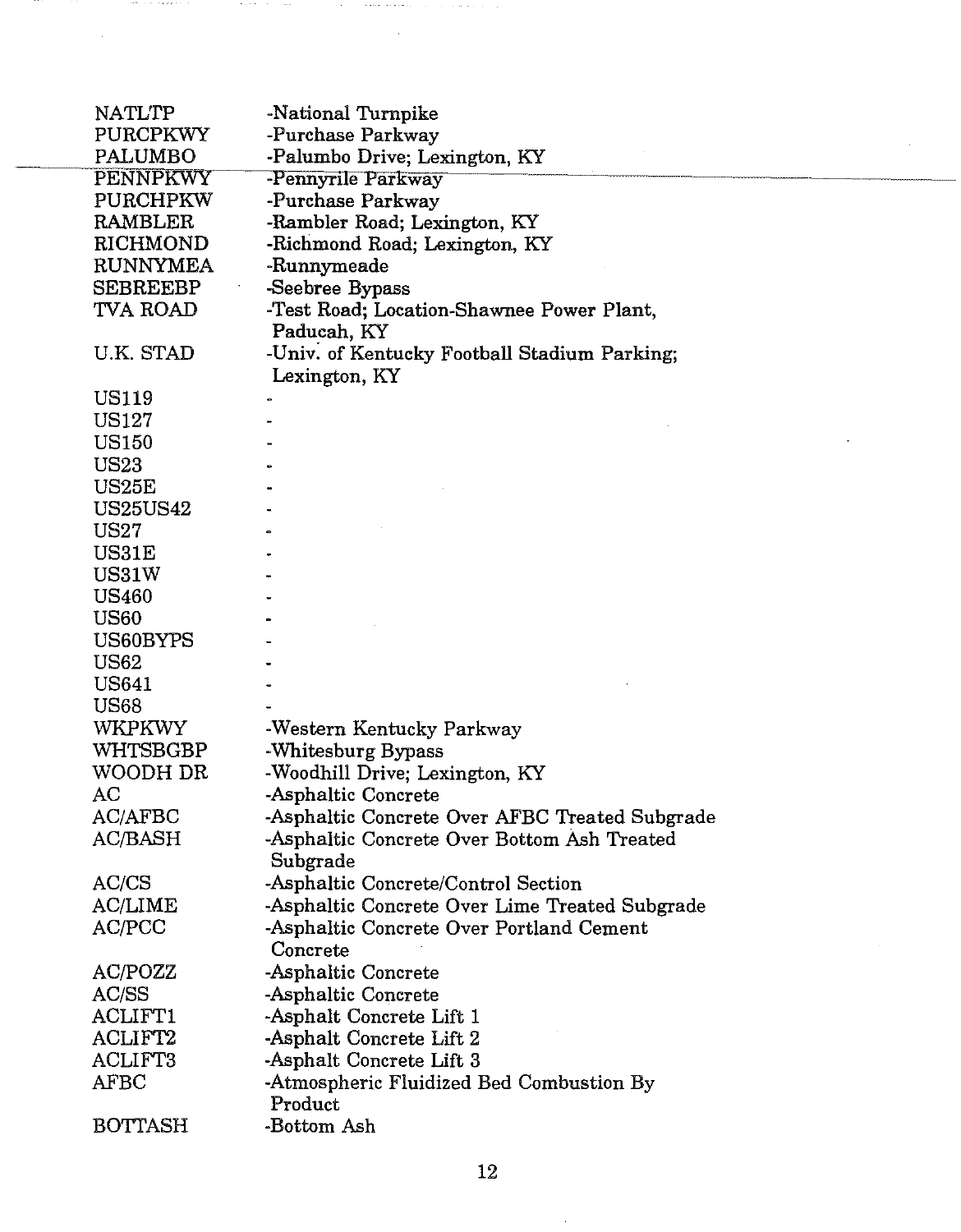| $\rm CREF$          | -ENVIROCRETE Treated Subgrade               |
|---------------------|---------------------------------------------|
| $\mathop{\rm CSAC}$ | -Control Section Asphaltic Concrete         |
| $\rm{DGA}$          | -Dense Grade Aggregate                      |
| LIMSUBG             | -Lime Treated Subgrade                      |
| MKD                 | -Multicone Kiln Dust                        |
| PCC                 | -Portland Cement Concrete                   |
| POZZ                | -Pozzalonic Material                        |
| SHOULDR             | -Shoulder                                   |
| TREBASE             | -Treated Base                               |
| <b>UNTRBAS</b>      | -Untreated Base                             |
| CL                  | -Centerline                                 |
| <b>DOH</b>          | -Department Of Highways                     |
| EB                  | -Eastbound                                  |
| LL                  | -Left Lane                                  |
| NB                  | -Northbound                                 |
| RL                  | -Right Lane                                 |
| RT NB               | -Right Lane, Northbound                     |
| RT/EB               | -Right Lane, Eastbound                      |
| RT/SB               | -Right Lane, Southbound                     |
| SB                  | -Southbound                                 |
| WB                  | -Westbound                                  |
| 15C                 | -15 Feet from Centerline                    |
| 15L                 | -15 Feet Left                               |
| 21C                 | -21 Feet from Centerline                    |
| 21L                 | -21 Feet Left                               |
| 3CL                 | -3 Feet from Centerline                     |
| 9CL                 | -9 Feet from Centerline                     |
| ALT                 | -Alternating Wheelpath                      |
| <b>CBR</b>          | -Site Where In Place CBR Test Was Conducted |
| CL                  | -Centerline                                 |
| IN                  | -Inner (Median) Wheelpath                   |
| LWP                 | -Left Wheelpath                             |
| OUT                 | -Outer (Shoulder) Wheelpath                 |
| <b>RWP</b>          | -Right Wheelpath                            |
| <b>SHD</b>          | -Shoulder                                   |
|                     |                                             |

 $\sim$   $\sim$ 

 $\bar{z}$ 

 $\sim$ 

 $\bar{\gamma}$ 

 $\bar{z}$ 

 $\bar{z}$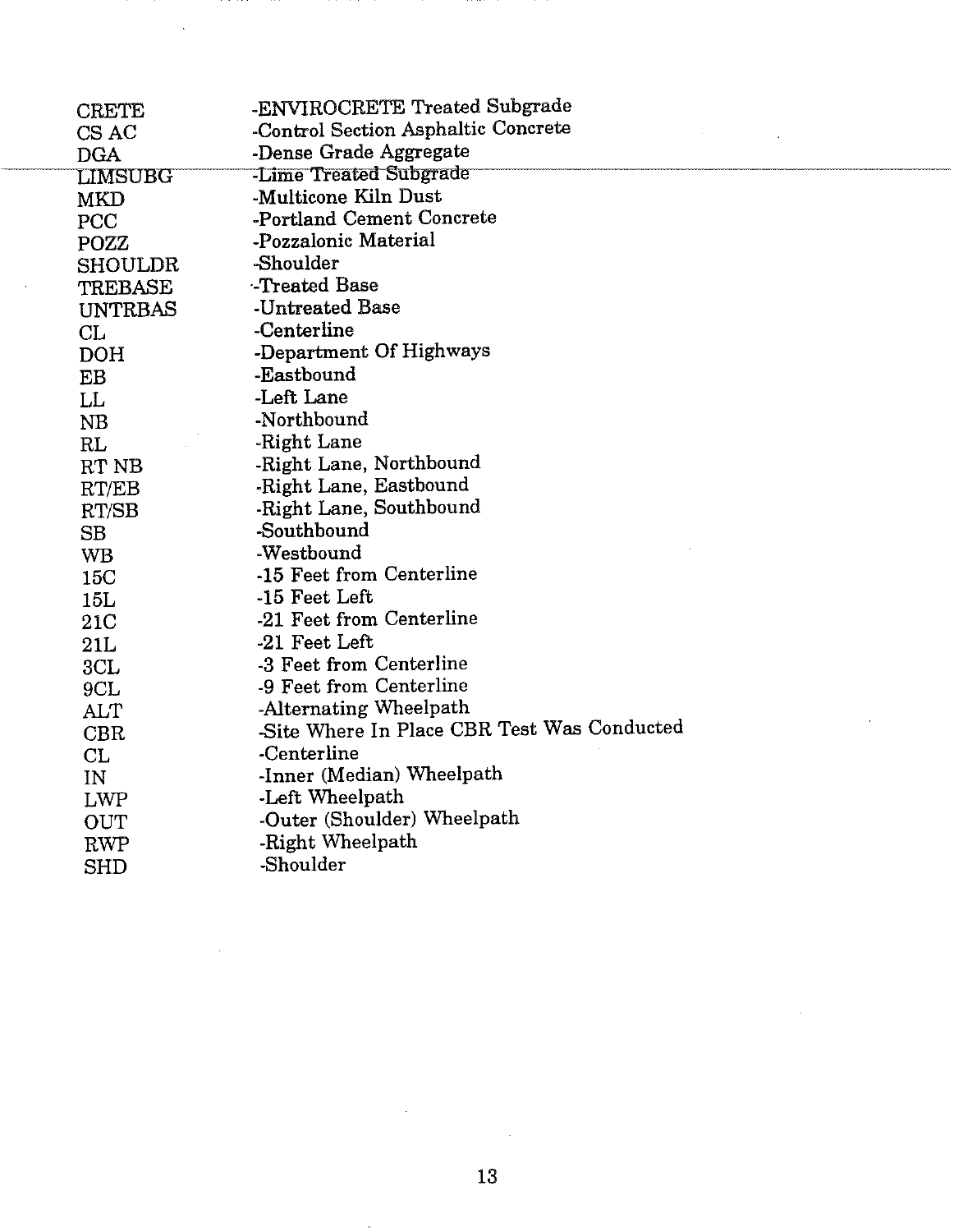## $\vec{P}$ Appendix C

l.

J.

### Road Rater 400B Deflection Data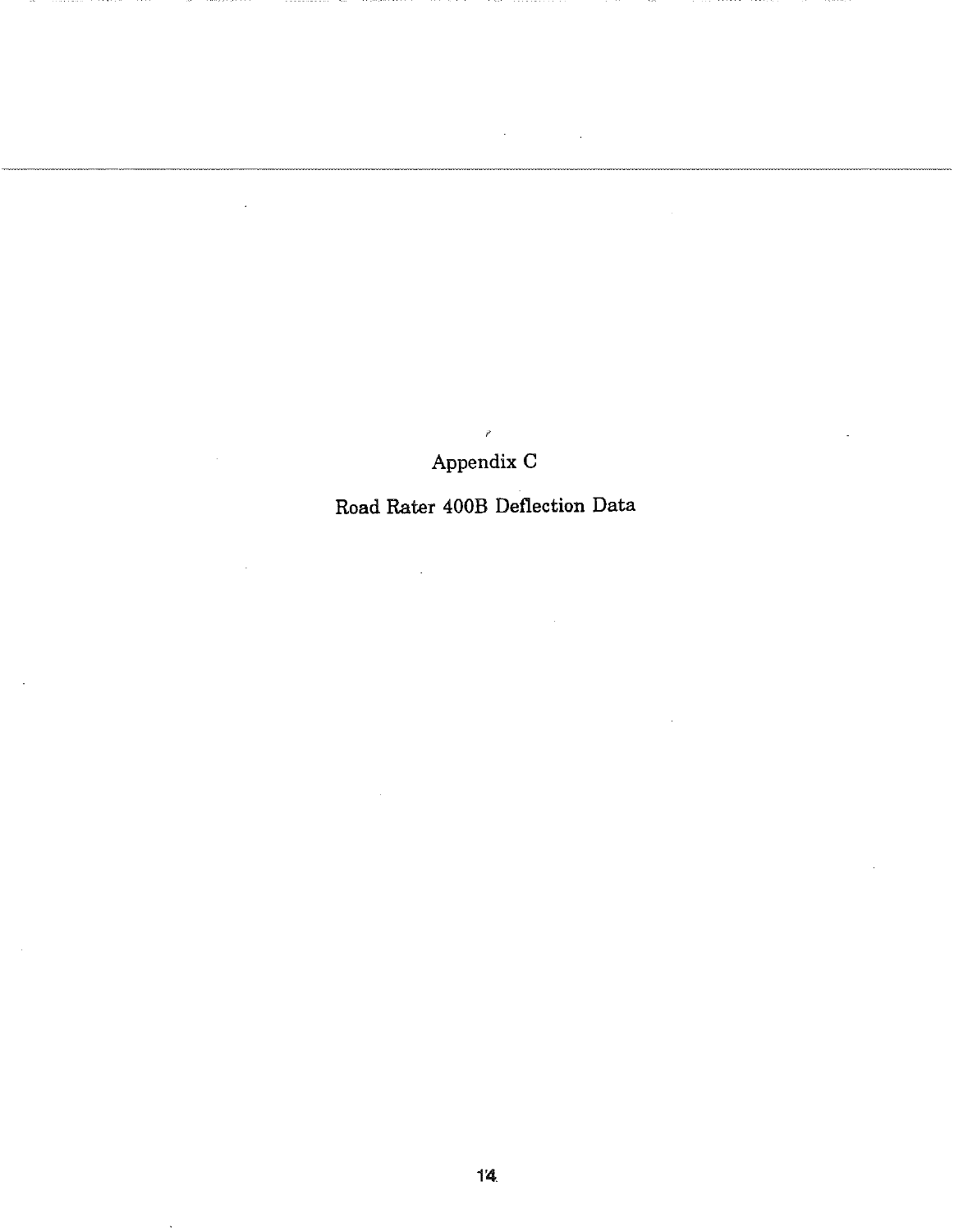| <b>ROUTE:</b>  | <b>TEST DATE: 7-20-89</b> | US 119 SB 1  |                                       |                           |                           |        |                |  |
|----------------|---------------------------|--------------|---------------------------------------|---------------------------|---------------------------|--------|----------------|--|
|                |                           |              | TEST DEVICE KTRP ROAD RATER MODEL 400 |                           |                           |        |                |  |
|                |                           |              |                                       |                           | Sensors                   |        |                |  |
|                |                           |              |                                       |                           |                           |        |                |  |
| No .           | Load<br>(kips)            | Freq<br>(hz) | No 1<br>(mils)                        | No <sub>2</sub><br>(nils) | No <sub>3</sub><br>(mils) | (mils) | No 4 Load/No 1 |  |
| ъ.             | 1.19                      | 25.0         | 0.49                                  | 0.36                      | 0.20                      | 0.12   | 2.43           |  |
| $\overline{2}$ | 1.19                      | 25.0         | 0.51                                  | 0.37                      | 0.21                      | 0.16   | 2.33           |  |
| з.             | 1.20                      | 25.0         | 0.48                                  | 0.36                      | 0.21                      | 0.12   | 2.50           |  |
| 4              | 1.20                      | 25.0         | 0.50                                  | 0.36                      | 0.22                      | 0.12   | 2.40           |  |
| 5.             | 1.19                      | 25.0         | 0.50                                  | 0.36                      | 0.22                      | 0.12   | 2.37           |  |
| 6              | 1.20                      | 25.0         | 0.51                                  | 0.36                      | 0.22                      | 0.11   | 2.34           |  |
| 7.             | 1.22                      | 25.0         | 0.51                                  | 0.37                      | 0.23                      | 0.12   | 2.39           |  |
| 8              | 1.22                      | 25.0         | 0.51                                  | 0.36                      | 0.22                      | 0.11   | 2.39           |  |
| 9.             | 1.22                      | 25.0         | 0.50                                  | 0.36                      | 0.22                      | 0.11   | 2.44           |  |
| 10             | 1.21                      | 25.0         | 0.51                                  | 0.36                      | 0.22                      | 0.11   | 2.36           |  |

NOTE: This is a sample deflection data obtained with the Model 400 Road Rater. Column 1 *is* the test number, column 2 is load in thousand pound units, column 3 is frequency in hertz, columns 4 through 7 are deflection in .001 inch units, and column 8 is the dynamic stiffness (column 2 divided by column 4).

 $\bullet$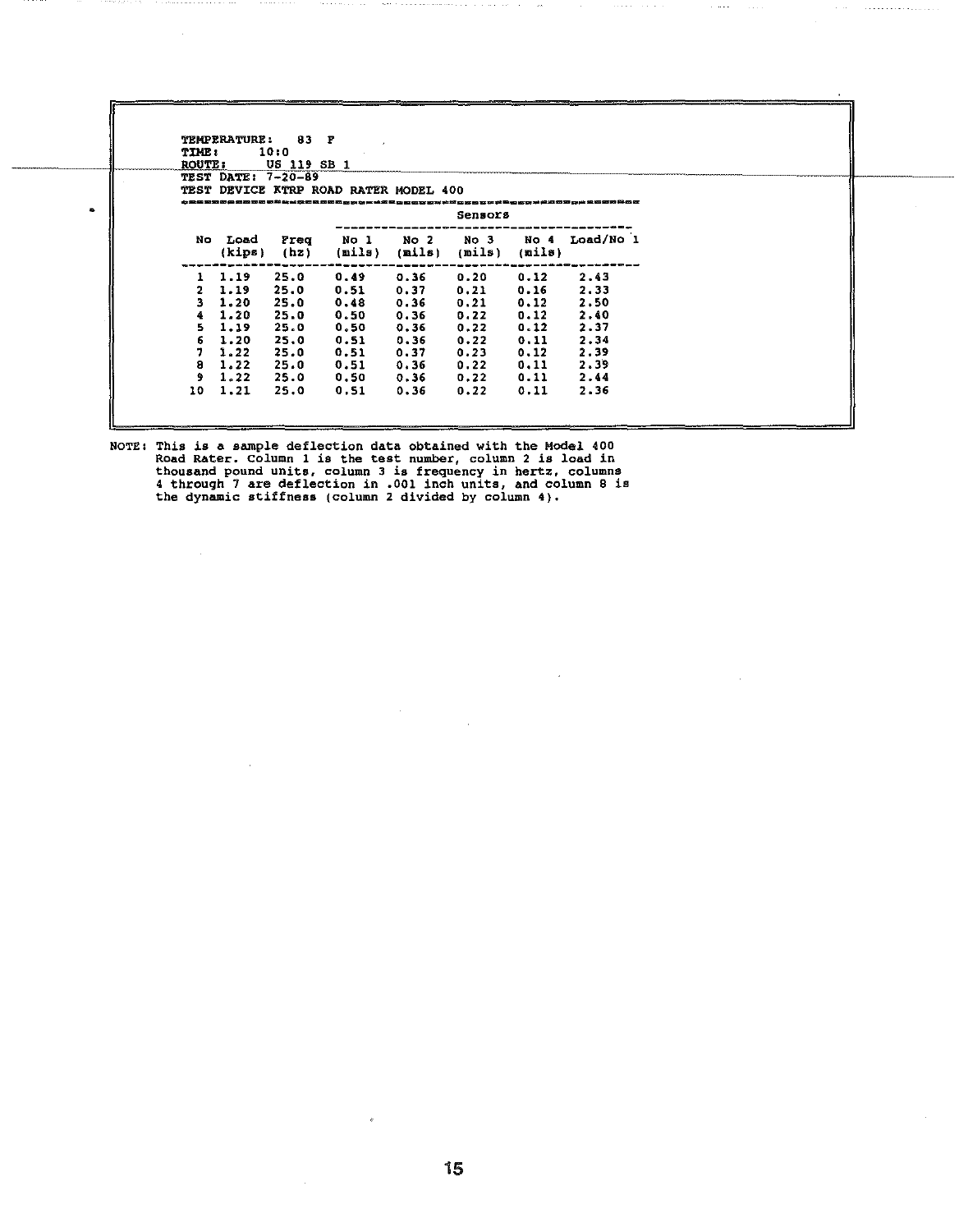Appendix D

Road Rater 2000 Deflection Data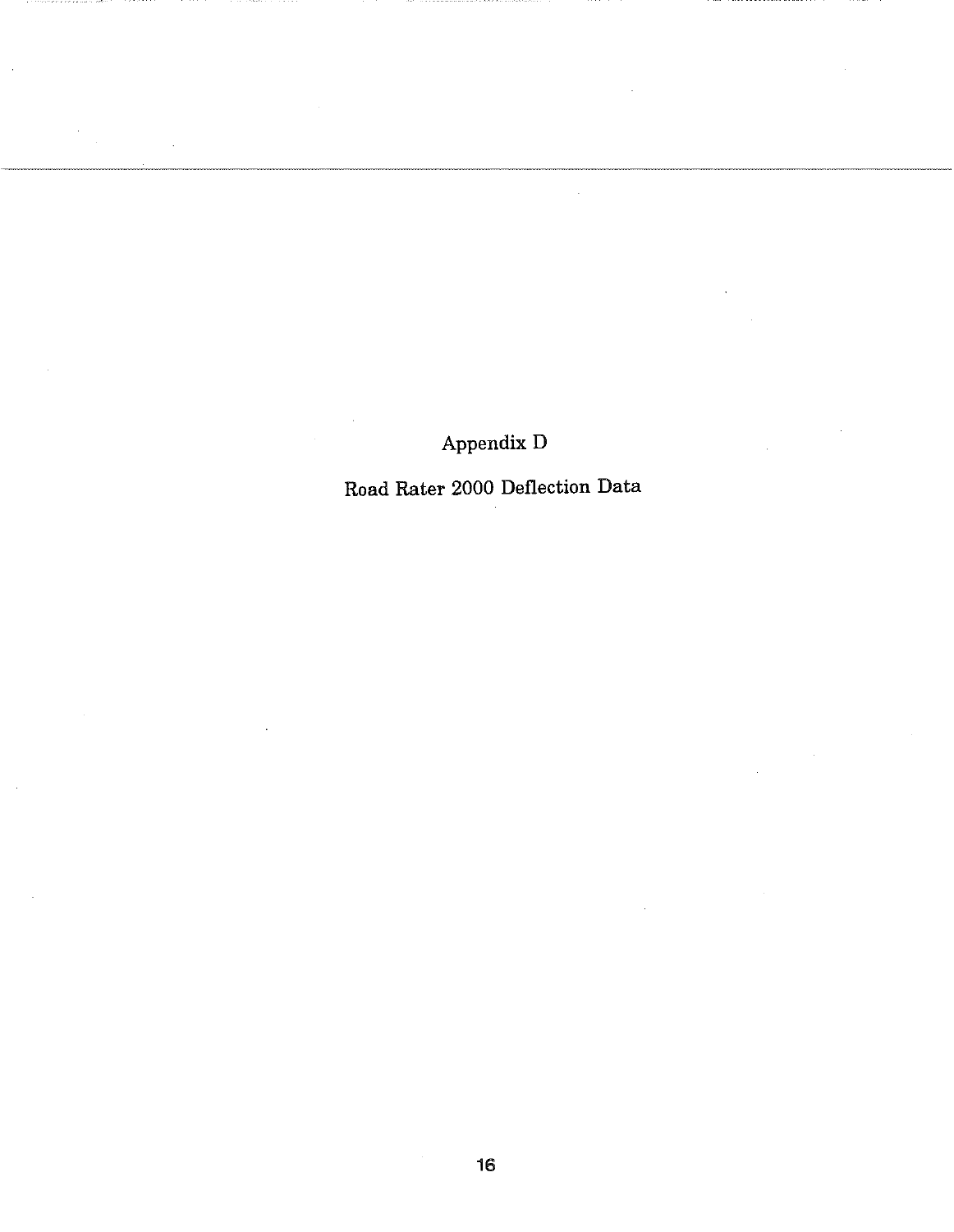| एडा                      | 23 PLOYD COUNTY             | $-3$ $-12.596$ $13.555$ $10/11/89$ |  |
|--------------------------|-----------------------------|------------------------------------|--|
| 6.5                      | 2.00 54.4 0.6 11.0 6.0 60.0 | 15967000.<br>3.                    |  |
| 0033 13.5                | 80.0 1455 0005              |                                    |  |
| 0038 13.0                | 83.0 1507 0004              |                                    |  |
| 0042 12.6                | 83.0 1515                   |                                    |  |
| 13.50<br>33.             | $0.23$ $0.11$ $0.19$ $0.07$ | 25.3<br>0.590.60                   |  |
| 13.50<br>33              | $0.49$ $0.29$ $0.29$ $0.13$ | 25.3<br>$1.23$ $1.20$              |  |
| 13.50<br>33              | $1.15$ 0.69 0.59 0.29       | 25.1<br>2,37,2,40                  |  |
| 13.40<br>34              | $0.33$ $0.17$ $0.15$ $0.11$ | 25.1<br>0.610.60                   |  |
| 34<br>13.40              | $0.71$ $0.43$ $0.33$ $0.21$ | 25.3<br>$1.23$ $1.20$              |  |
| 13.40<br>34              | 1.69 1.07 0.73 0.43         | 25.3<br>2.352.40                   |  |
| 13.30<br>35              | $0.37$ $0.19$ $0.21$ $0.13$ | 25.1<br>0.650.60                   |  |
| 13.30<br>35              | $0.77$ $0.43$ $0.39$ $0.27$ | 25.1<br>$1.25$ $1.20$              |  |
| 13.30<br>35              | 1.63 0.97 0.77 0.51         | 25.3<br>2.392.40                   |  |
| 13.20<br>36              | $0.29$ $0.13$ $0.11$ $0.09$ | 25.1<br>0.610.60                   |  |
| 13.20<br>36              | $0.65$ $0.35$ $0.23$ $0.13$ | 25.1<br>$1.17$ $1.20$              |  |
| 13.20<br>36              | $1.69$ 0.95 0.55 0.27       | 25.1<br>2.372.40                   |  |
| 13.10<br>37              | $0.29$ $0.11$ $0.13$ $0.09$ | 25.1<br>0.570.60                   |  |
| 37<br>13.10              | $0.65$ $0.35$ $0.29$ $0.17$ | 25.1<br>$1.21$ $1.20$              |  |
| 13.10<br>37              | 1.51 0.85 0.63 0.39         | 25.1<br>2.412.40                   |  |
| 38<br>13.00              | $0.35$ $0.21$ $0.19$ $0.13$ | 25.1<br>0.630.60                   |  |
| 13.00<br>38              | $0.71$ $0.45$ $0.39$ $0.25$ | 25.1<br>1.17 1.20                  |  |
| 13.00<br>38              | $1.79$ 1.19 0.89 0.57       | 25.3<br>2.432.40                   |  |
| 12.90<br>39              | $0.17$ $0.07$ $0.13$ $0.05$ | 25.3<br>0.610.60                   |  |
| 12,90<br>39              | $0.37$ $0.17$ $0.23$ $0.09$ | 25.1<br>$1.21$ $1.20$              |  |
| 12.90<br>39              | $0.81$ $0.47$ $0.41$ $0.21$ | 25.1<br>2.372.40                   |  |
| 12.80<br>40              | $0.19$ $0.09$ $0.11$ $0.09$ | 25.3<br>0.610.60                   |  |
| 12.80<br>40              | $0.41$ $0.25$ $0.23$ $0.15$ | 25.1<br>$1.21$ $1.20$              |  |
| 12.80<br>40.             | $0.89$ $0.59$ $0.47$ $0.29$ | 25.1<br>2.412.40                   |  |
| 12.70<br>41              | $0.21$ $0.11$ $0.13$ $0.09$ | 25.1<br>0.630.60                   |  |
| 12.70<br>41              | $0.45$ $0.27$ $0.25$ $0.17$ | 25.1<br>1.17 1.20                  |  |
| 12.70<br>41              | $0.99$ $0.61$ $0.51$ $0.35$ | 25.3<br>2.392.40                   |  |
| 12.60<br>42              | $0.19$ $0.09$ $0.11$ $0.07$ | 25.1<br>0.590.60                   |  |
| 12 <sub>1</sub><br>12.60 | $0.41$ $0.23$ $0.21$ $0.15$ | 25.1<br>$1.17$ 1.20                |  |
| 42<br>12.60              | $0.91$ $0.57$ $0.39$ $0.33$ | $25.1$ $2.39$ $2.40$               |  |

Note: Columns 1 and 2 are Test No. and Milepoint, respectively. Columns 3 through 6 are sensor deflections (.001-inch units). Columns 7 through 9 are frequency (hz), actual load (kips.), and target load (kips), respectively.

 $\lambda$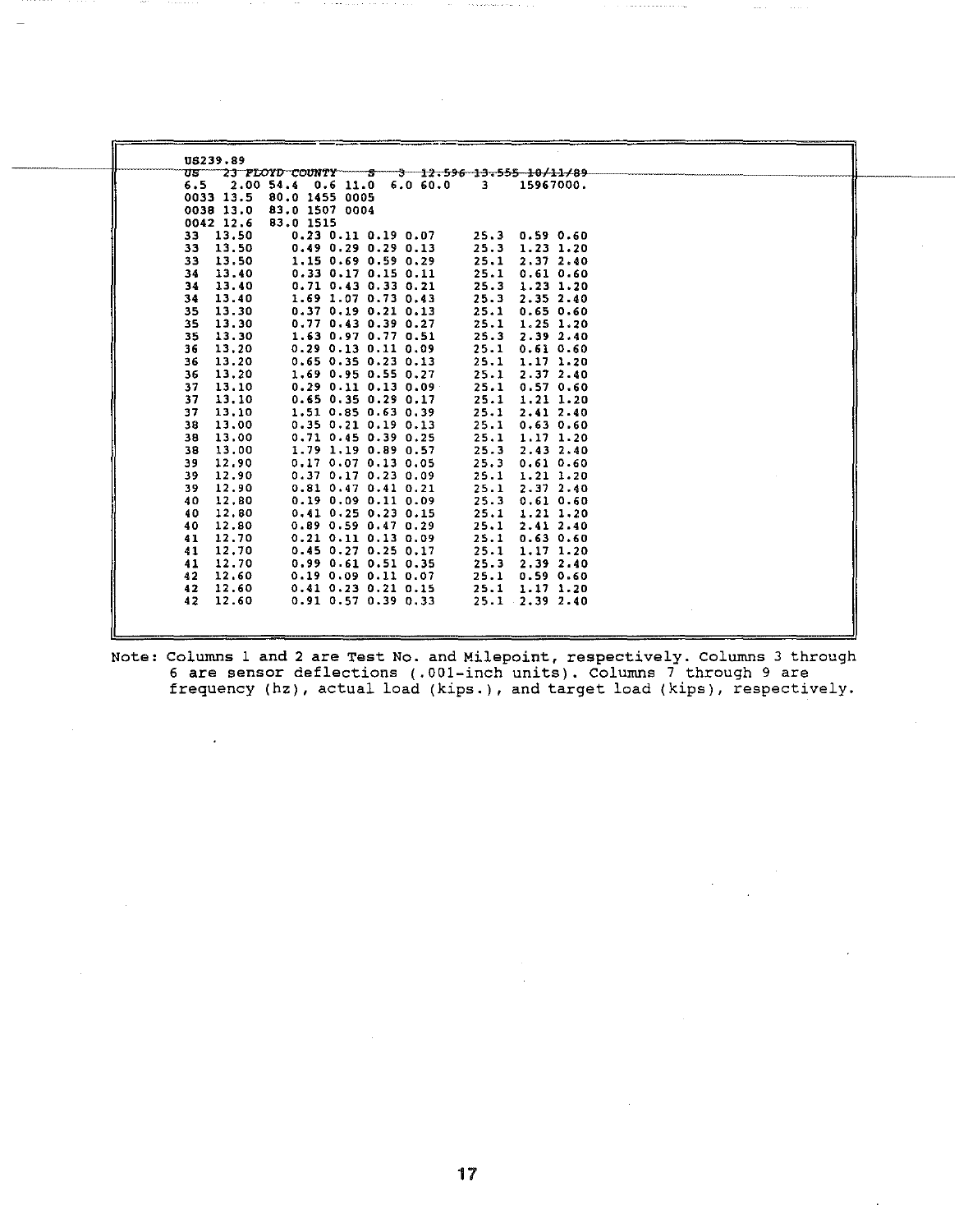Appendix E

FWD Deflection Data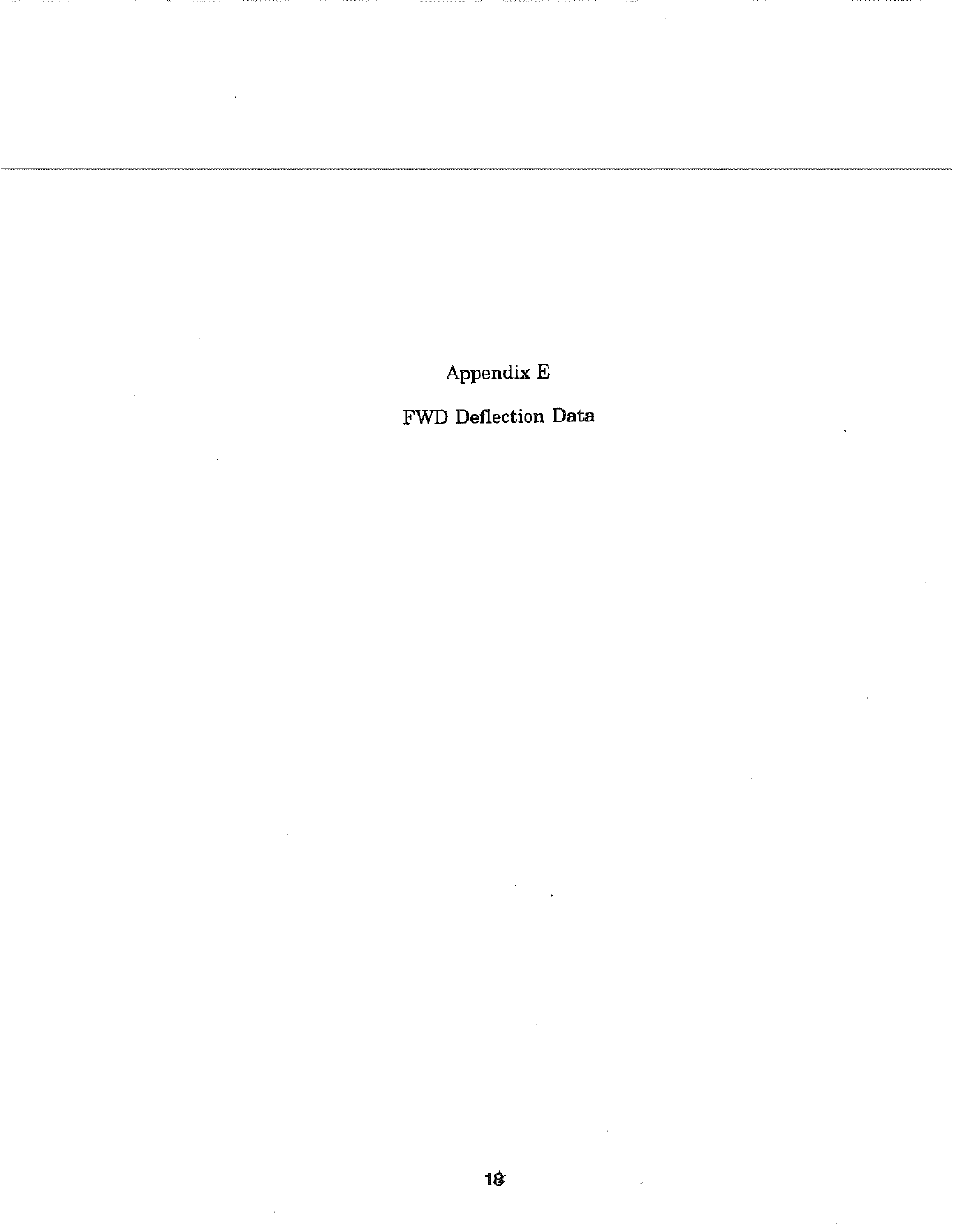| Sensors; CHOP1<br>CHOP5<br>CHOP2<br>СНОР З<br>CHOP4<br><b>CHOP6</b><br>CHOP7<br>Weight/spring: 3<br>Location: I-71 JEFFERSON M.P. 8 RIGHT WHEEL PATH |  |
|------------------------------------------------------------------------------------------------------------------------------------------------------|--|
| Temp: 92                                                                                                                                             |  |
| Operator: GRAVES                                                                                                                                     |  |
| Comments: COMPARISON WITH LAY/PCS                                                                                                                    |  |
| Porce: 6.00 6.00 6.00<br>6.00                                                                                                                        |  |
| Sensors: CHOP<br>CHOP<br><b>CHOP</b><br>CHOP<br><b>CHOP</b><br><b>CHOP</b><br><b>CHOP</b>                                                            |  |
| Weight/spring: 3<br>Porce: 9.00 9.00 9.00                                                                                                            |  |
| Location: I-71 NB JEFFERSON M.P 8 RWP                                                                                                                |  |
| Note: POINTS ARE 25 FEET APART                                                                                                                       |  |
| 8.31<br>$3.44$ 2.56 2.18<br>21<br>1.73 1.35<br>1.10<br>0.81                                                                                          |  |
| 8.48<br>2.55<br>2.17<br>1.71<br>2 <sub>1</sub><br>3.43<br>1.36<br>1.07<br>0.81                                                                       |  |
| 2.56<br>2<br>1<br>B.48<br>3.44<br>2.21<br>1.72<br>1.37<br>1.05<br>0.78                                                                               |  |
| 3 <sub>1</sub><br>8.40<br>1.95<br>1.49<br>1.15<br>3.29<br>2.35<br>0.88<br>0.64                                                                       |  |
| 8.58<br>2.40 1.98<br>1.50<br>1<br>3.31<br>1.16<br>0.88<br>0.63<br>з                                                                                  |  |
| -1<br>8.42<br>$3 - 26$<br>2.36 1.95<br>1.47<br>1.14<br>0.B6<br>0.67<br>3                                                                             |  |
| 8.42<br>1.39<br>1<br>3.01<br>$2.18$ 1.80<br>1.09<br>0.66<br>0.85<br>4                                                                                |  |
| 2.22 1.81<br>1<br>8,47<br>3.01<br>1.37<br>1.09<br>0.63<br>0.84<br>4                                                                                  |  |
| 2.16<br>1.77<br>1<br>8.33<br>2.97<br>1.36<br>0.70<br>1.06<br>0.83<br>4                                                                               |  |
| 5<br>1<br>B.26<br>3.03<br>2.37<br>1.91<br>1.46<br>0.87<br>0.68<br>1.14                                                                               |  |
| 5<br>-1<br>8.76<br>$2.48$ 1.97<br>1.50<br>3.15<br>1.19<br>0.91<br>0.71                                                                               |  |
| 5.<br>1<br>8.65<br>3.08<br>2.39<br>1.93<br>1.49<br>0.70<br>1.20<br>0.89                                                                              |  |
| 8.41<br>3.04<br>2.50 2.05<br>1.57<br>1.21<br>6<br>1<br>0.92<br>0.70<br>2.02<br>1.53<br>1<br>3.05                                                     |  |
| 8.30<br>2.47<br>1.22<br>0.91<br>0.68<br>6<br>2.06<br>6<br>1<br>8.35<br>3.05<br>2.43<br>1.52<br>1.19<br>0.65<br>0.90                                  |  |
| 8.40<br>2.64<br>2.17<br>1.69<br>71<br>3.59<br>1.32<br>0.97<br>0.77                                                                                   |  |
| 8.48<br>3.52<br>2.62<br>2.16<br>1.65<br>0.74<br>7.<br>1<br>1.31<br>0.96                                                                              |  |
| 71<br>8.50<br>3.53<br>$2.61$ $2.18$<br>1.65<br>1.29<br>0.71<br>0.97                                                                                  |  |
| 1<br>8.26<br>2.11<br>1.81<br>1.47<br>1.20<br>0.96<br>0.75<br>8<br>2.61                                                                               |  |
| 2.73<br>0.76<br>8<br>-1<br>8.31<br>2.17<br>1.88<br>1.51<br>1.24<br>0.97                                                                              |  |
| -1<br>8.17<br>2.66<br>2.12<br>1.78<br>8<br>1.46<br>1.18<br>0.90<br>0.80                                                                              |  |
| 8.24<br>2.98<br>2.22<br>1.88<br>1.50<br>0.78<br>9<br>-1<br>1.19<br>0.94                                                                              |  |
| 8.41<br>2.24<br>1.92<br>1.54<br>9<br>1<br>3.05<br>1.25<br>0.93<br>0.69                                                                               |  |
| 8.41<br>2.99<br>2.21<br>1.87<br>1.50<br>91<br>1.22<br>0.72<br>0.92                                                                                   |  |
| 2.56<br>1.62<br>10 1<br>8.02<br>1.93<br>1.27<br>1.00<br>0.77<br>0.61                                                                                 |  |
| 2.64<br>1.99<br>1.65<br>1.31<br>10 1<br>8.44<br>1.05<br>0.86<br>0.60                                                                                 |  |
| 10 1<br>8.44<br>2.66<br>1.99<br>1.66<br>1.33<br>1.05<br>0.80<br>0.66                                                                                 |  |
| Note: TEMPERATURE 97                                                                                                                                 |  |
| 8.18<br>1.98<br>1.54<br>11 1<br>1.34<br>1.04<br>$0.86$ 0.67<br>0.50                                                                                  |  |
| 8.37<br>2.97<br>1.82<br>1.38<br>111<br>2.18<br>1.09<br>0.82<br>0.71                                                                                  |  |
| 8.42<br>2.99<br>2.20<br>11 1<br>1.82<br>1.41<br>1.11<br>0.82<br>0.62<br>2.52<br>1.57<br>12 <sub>1</sub><br>8.19<br>1.83<br>1.25<br>1.03              |  |

NOTE: Columns 1, 2, and 3 are Test No., Lane, and Load (Kips.), respectively. The remaining columns are sensor deflections (.001 inch units).

 $\ddot{\phantom{a}}$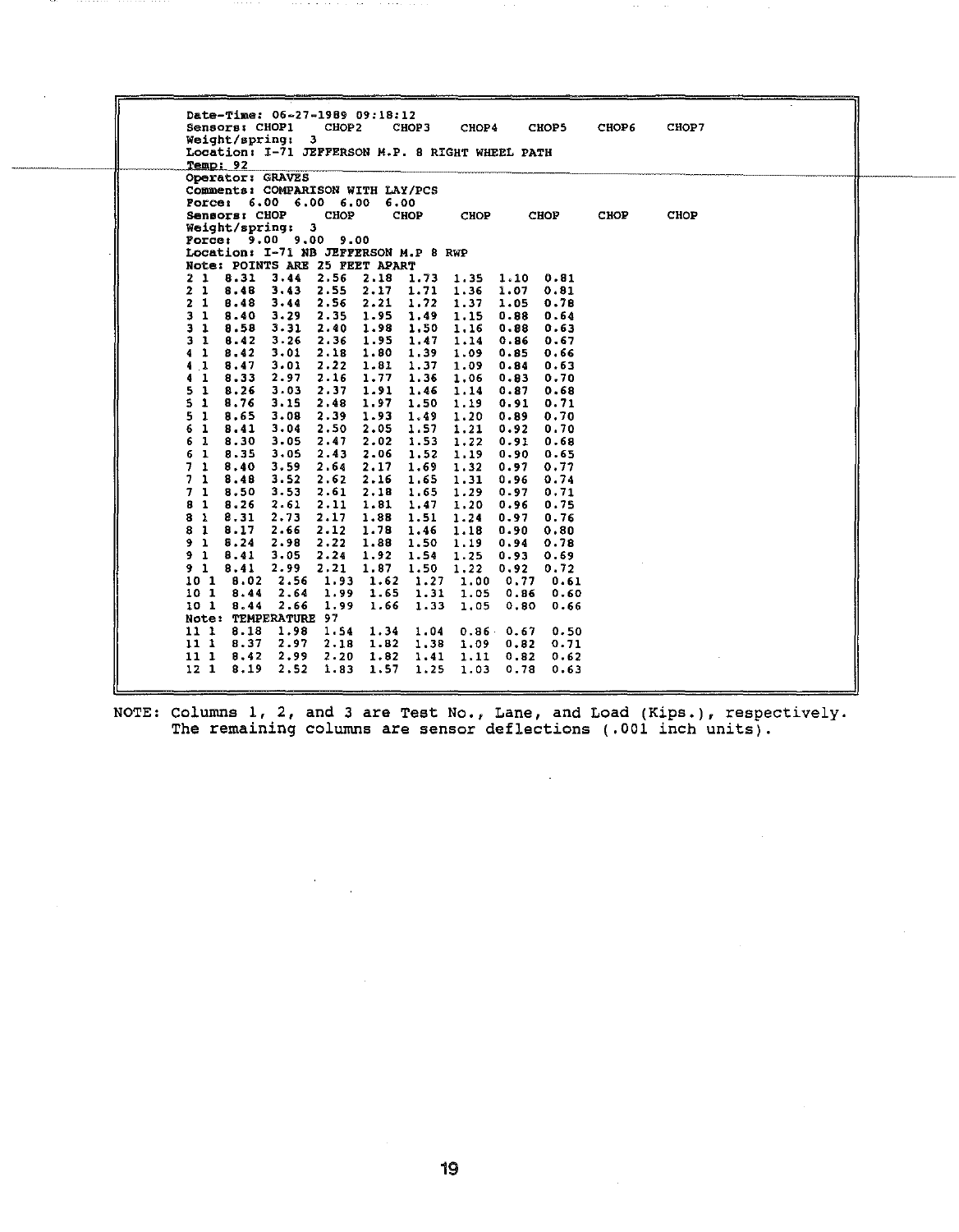

Figure 1. The SETUP Option in ASSIST.

| Set Up | Create        |                                                     |  | Update Position Retrieve Organize Modify Tools                                                                            |                                                                             |
|--------|---------------|-----------------------------------------------------|--|---------------------------------------------------------------------------------------------------------------------------|-----------------------------------------------------------------------------|
|        |               | <b>MARKET AND RESIDENCE AND RESIDENCE</b><br>Append |  |                                                                                                                           |                                                                             |
|        |               | Edit<br>Display                                     |  |                                                                                                                           |                                                                             |
|        |               | <b>Browse</b><br>Replace                            |  |                                                                                                                           |                                                                             |
|        |               | Delete<br>Recall<br>Pack                            |  |                                                                                                                           |                                                                             |
|        | <b>ASSIST</b> |                                                     |  | $\vert \langle C \colon \rangle \vert$ PAVALL $\vert$ Rec: 1/1391<br>Add new records to the bottom of this database file. | Move selection bar - . Select - . Leave menu - $m$ . Help - Fl. Exit - Esc. |

Figure 2. The UPDATE Option in ASSIST.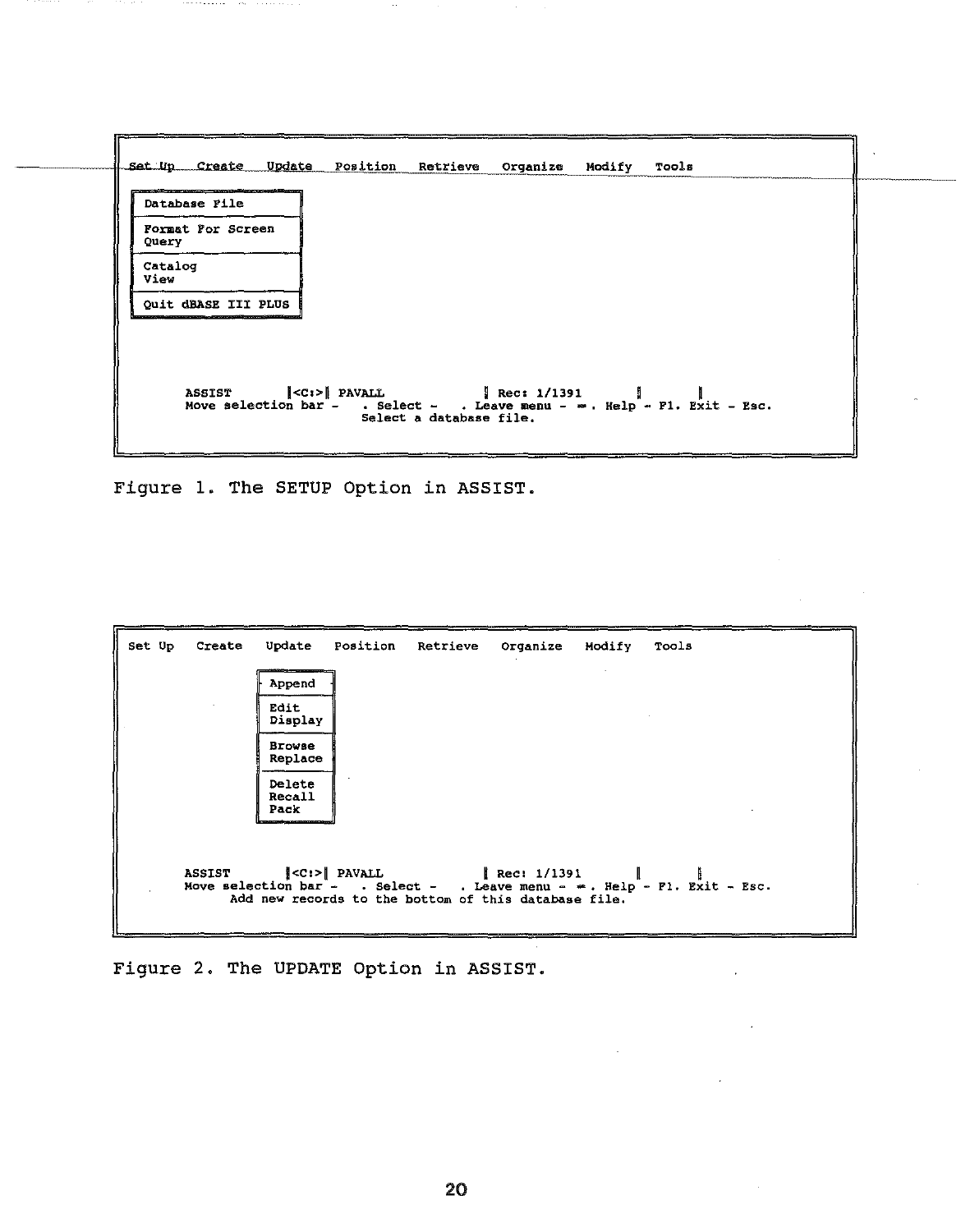| <b>CURSOR</b><br>Char:<br>- 200 | 500                            | Field:                       | UP         | <b>DOWN</b> | <b>DELETE</b><br>Char:   | Del    | Insert Mode:<br>Exit/Save: | Ins<br>End                |  |  |  |
|---------------------------------|--------------------------------|------------------------------|------------|-------------|--------------------------|--------|----------------------------|---------------------------|--|--|--|
| Word: Home End                  |                                | <b>Page:</b><br><b>Help:</b> | PgUp<br>P1 | PgDn        | Field:<br><b>Record:</b> | Y<br>U | Abort:<br>Memo:            | <b>Esc</b><br><b>Home</b> |  |  |  |
| <b>DISTRICT</b>                 | 18200                          |                              |            |             |                          |        |                            |                           |  |  |  |
| <b>COUNTY</b>                   |                                |                              |            |             |                          |        |                            |                           |  |  |  |
| <b>ROUTE</b>                    |                                |                              |            |             |                          |        |                            |                           |  |  |  |
| <b>BEGIN</b>                    | <b>Processibility</b>          |                              |            |             |                          |        |                            |                           |  |  |  |
| <b>END</b>                      |                                |                              |            |             |                          |        |                            |                           |  |  |  |
| <b>TYPE</b>                     | <b>Increased Avenue</b>        |                              |            |             |                          |        |                            |                           |  |  |  |
| <b>TESTDATE</b>                 | <b>Service Company Company</b> |                              |            |             |                          |        |                            |                           |  |  |  |
| <b>DATAFILE</b>                 |                                |                              |            |             |                          |        |                            |                           |  |  |  |
| LANE                            | <b>图像</b>                      |                              |            |             |                          |        |                            |                           |  |  |  |
| WHEELPATH                       | 经验检验                           |                              |            |             |                          |        |                            |                           |  |  |  |
| <b>THICKNESS1</b>               | <b>RESIDENT</b>                |                              |            |             |                          |        |                            |                           |  |  |  |
| <b>APPEND</b>                   |                                | $c$ :> PAVALL                |            |             | Rec: 1387/1391           |        |                            |                           |  |  |  |

Figure 3. The APPEND Option with The HELP Menu.

| <b>DISTRICT</b>   | ▒▓                          |                |
|-------------------|-----------------------------|----------------|
| <b>COUNTY</b>     |                             |                |
| <b>ROUTE</b>      |                             |                |
| <b>BEGIN</b>      | <b>Market School School</b> |                |
| END.              |                             |                |
| TYPE              |                             |                |
| <b>TESTDATE</b>   |                             |                |
| <b>DATAFILE</b>   |                             |                |
| LANE              | 22223                       |                |
| WHEELPATH         | 2000000000                  |                |
| <b>THICKNESS1</b> | <b>Management</b>           |                |
| <b>THICKNESS2</b> |                             |                |
| <b>THICKNESS3</b> | 120122302                   |                |
| <b>APPEND</b>     | $<$ C:> PAVALL              | Rec: 1387/1391 |

Figure 4. APPEND Option with The HELP Menu Removed.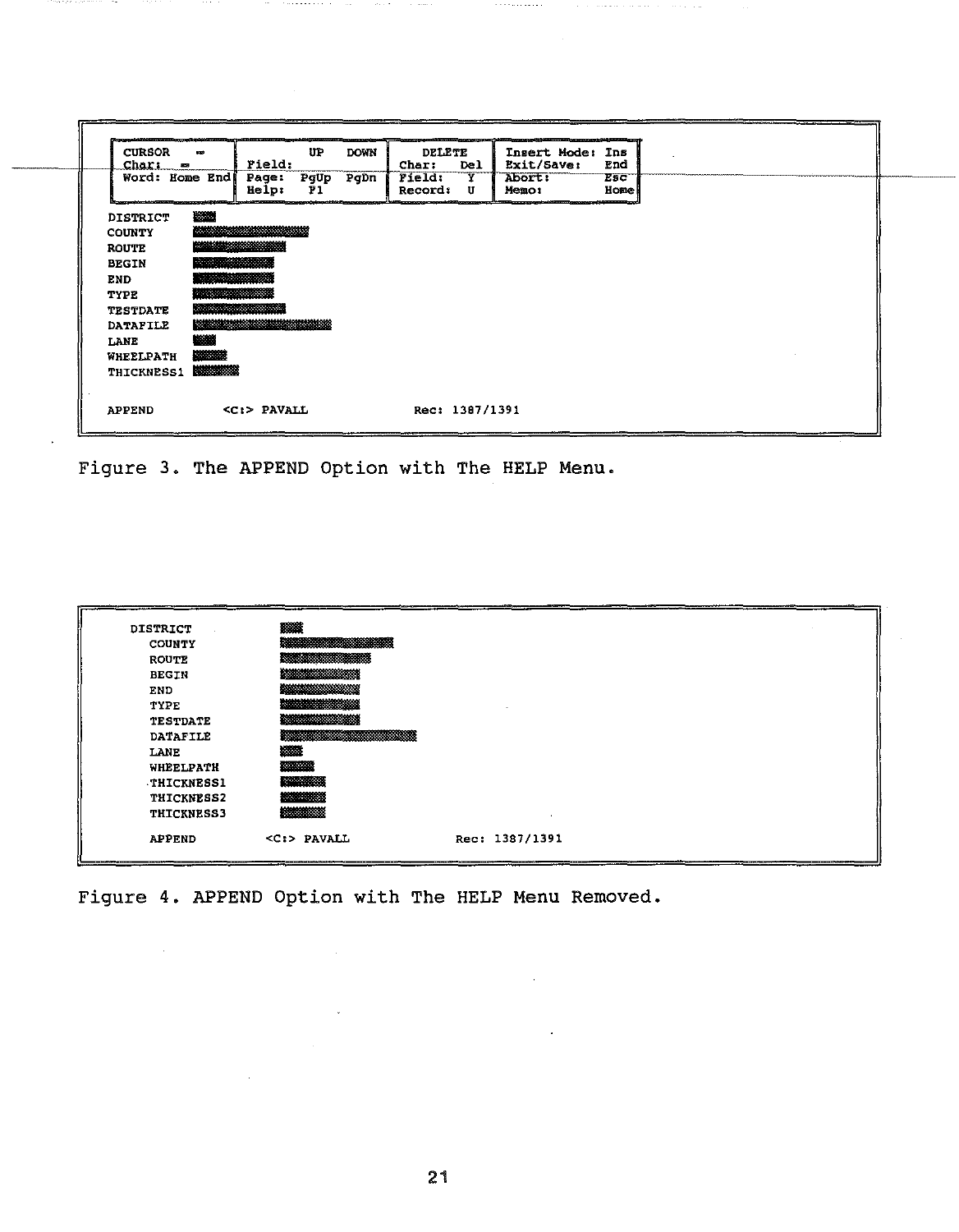| <b>DISTRICT</b> | COUNTY---      | $ROUTE - - -$ |                          |        | BEGIN-- END---- TYPE--- | TESTDATE DATAFILE---- |
|-----------------|----------------|---------------|--------------------------|--------|-------------------------|-----------------------|
|                 | <b>HARDIN</b>  | WKPKWY        | 130.95                   | 136.25 | AC.                     | 09/30/86 WK900120.86  |
|                 | <b>HARDIN</b>  | WKPKWY        | 130.95                   | 136.25 | AC                      | 09/26/86 WK900121.86  |
|                 | <b>HARDIN</b>  | WKPKWY        | 119.65                   | 136.25 |                         | 09/30/86 WK900122.86  |
|                 | <b>HARDIN</b>  | ******        | <del>120.95 136.25</del> |        |                         | 09/29/86 WK900123.86  |
|                 | HARDIN         | WKPKWY        | 119.55                   | 136.25 |                         | 09/15/86 WK900124.86  |
|                 | <b>HARDIN</b>  | WKPKWY        | 123.95                   | 136.25 |                         | 09/23/86 WK900125.86  |
|                 | <b>HARDIN</b>  | WKPKWY        | 130.95                   | 136.25 |                         | 09/17/86 WK900126.86  |
|                 | <b>HARDIN</b>  | WKPKWY        | 130.95                   | 136.25 |                         | 09/29/86 WK900127.86  |
|                 | <b>HARDIN</b>  | WKPKWY        | 123.95                   | 136,25 |                         | 10/29/86 WK900128.86  |
|                 | <b>HOPKINS</b> | WKPKWY        | 21.80                    | 136.25 |                         | $01/30/87$ WKp-A .87  |
|                 | HOPKINS        | WKPKWY        | 21.80                    | 136.25 |                         | 10/30/87 WK900120.87  |
|                 | LYON           | WKPKWY        | 000.00                   | 136.25 | AC.                     | 06/30/87 WK900121.87  |
|                 | <b>LYON</b>    | WKPKWY        | 000.00                   | 136.25 | AC                      | 06/30/87 WK900122.87  |
|                 | <b>TAON</b>    | WKPKWY        | 3.7                      | 136.25 | AC.                     | 05/30/87 WK900123.87  |
|                 | <b>LYON</b>    | WKPKWY        | 3.7                      | 136.25 | AC.                     | 05/30/89 WK900124.89  |
|                 | LYON           | WKPKWY        | 3.7                      | 136.25 | AC.                     | 09/30/89 WK900125.89  |
|                 |                |               |                          |        |                         |                       |
| <b>BROWSE</b>   | CC12           | <b>PAVALL</b> |                          |        | Rec: 27/1391            |                       |
|                 |                |               | View and edit fields.    |        |                         |                       |

Figure 5. The BROWSE Option in APPEND.

 $\sim$   $\sim$ 

 $\bar{\ell}$ 

| Index<br>Sort<br>Copy                                                                                                                                             |
|-------------------------------------------------------------------------------------------------------------------------------------------------------------------|
|                                                                                                                                                                   |
|                                                                                                                                                                   |
|                                                                                                                                                                   |
|                                                                                                                                                                   |
|                                                                                                                                                                   |
| Rec: $1/1391$<br>Move selection bar - . Select - . Leave menu - $\infty$ . Help - F1. Exit - Esc.<br>Create an index file to access records in a specified order. |
|                                                                                                                                                                   |

Figure 6. The ORGANIZE Option in ASSIST Where Indices Are Created.

 $\mathcal{A}$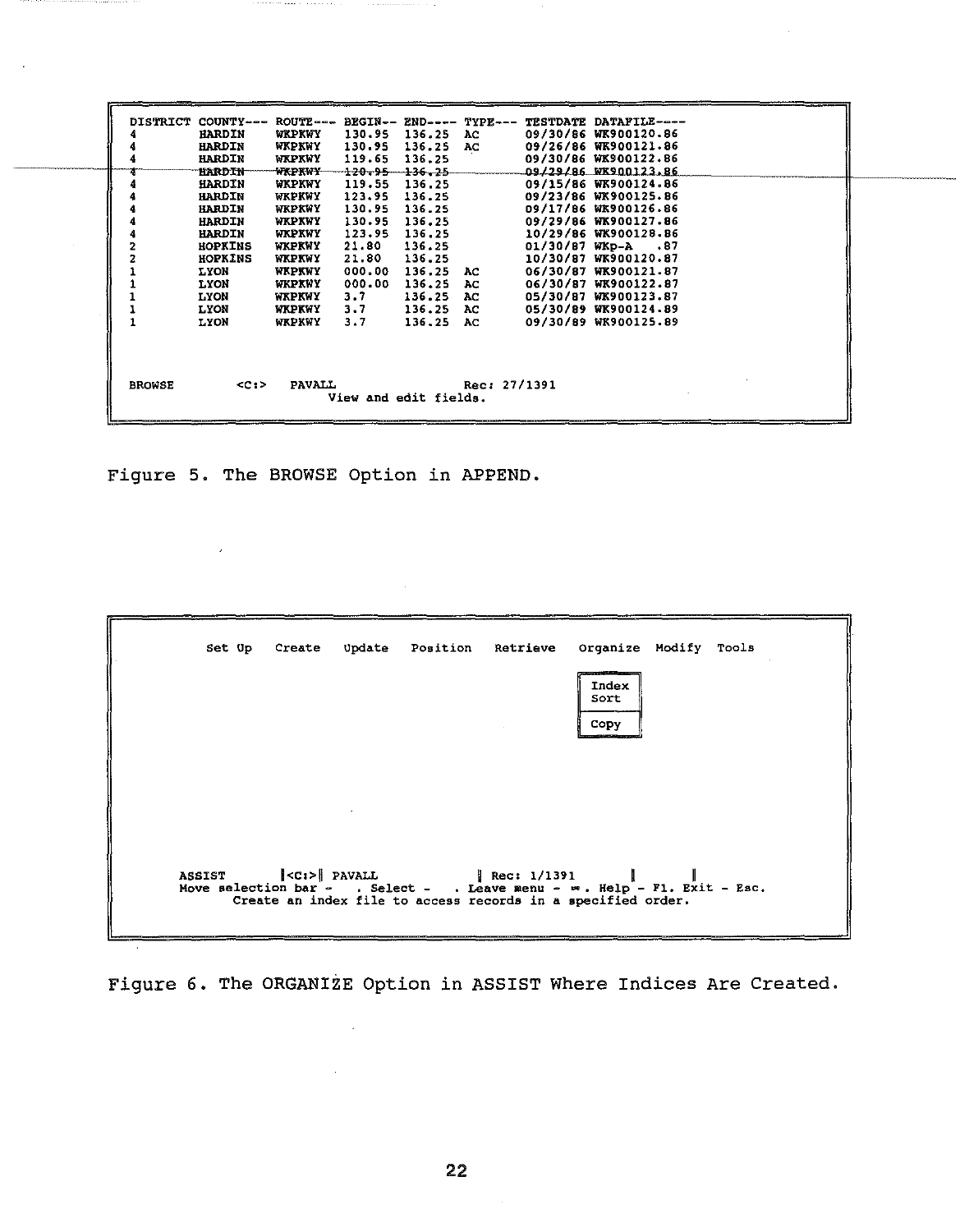

Figure 7. The CREATE Option of ASSIST Where Reports Are Created.

 $\sim 10^7$ 

 $\bar{z}$ 

| Update<br>Set Up<br>Create                                    | Position Retrieve Organize Modify<br>Tools                                                                                                                       |
|---------------------------------------------------------------|------------------------------------------------------------------------------------------------------------------------------------------------------------------|
|                                                               | and an anti-state of the control of the control<br>List<br>Display<br>Report<br>Label                                                                            |
|                                                               | Sum<br>Average<br>Count                                                                                                                                          |
|                                                               |                                                                                                                                                                  |
| ASSIST $\ \langle C;\rangle\ $ PAVALL $\ \text{Rec: } 1/1391$ | $\mathbf{I}$<br>Move selection bar - . Select - . Leave menu - $\infty$ . Help - Fl. Exit - Esc.<br>List the contents of this database to the screen or printer. |

Figure 8. The RETRIEVE Option of ASSIST from Which Reports Are Accessed.  $\mathcal{L}^{\mathcal{L}}$ 

 $\mathcal{L}$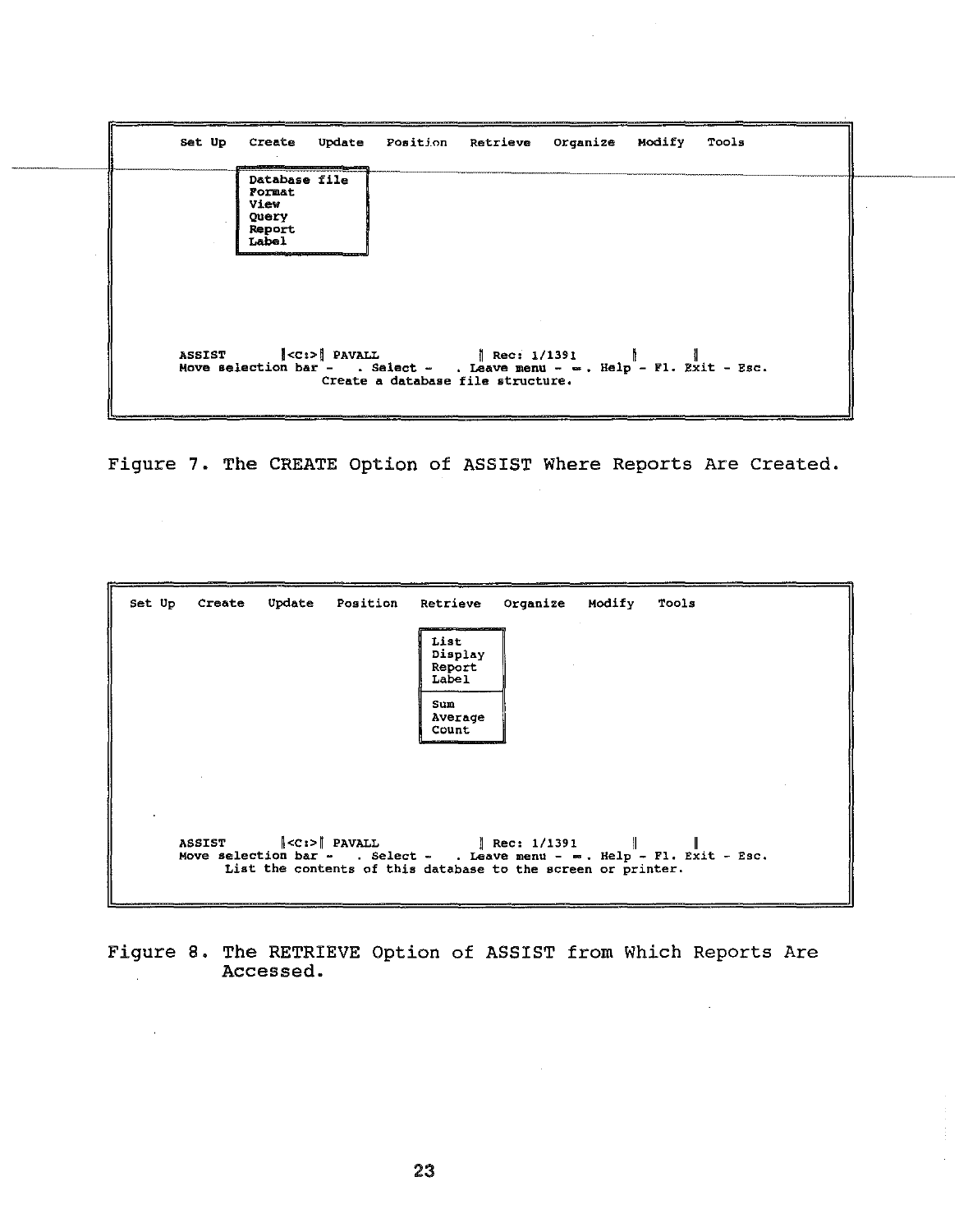|   | Page No.<br>05/25/90 |              |              |           |          |    |               |                |  |
|---|----------------------|--------------|--------------|-----------|----------|----|---------------|----------------|--|
|   |                      | dist county  | route        | begin     | testdate |    | lane datafile | type           |  |
|   | <i>rict</i>          |              |              |           |          |    |               |                |  |
| 6 |                      | <b>BOONE</b> | $25 + 42$    | $13 + 75$ | 07/13/88 | EB | <b>US25</b>   | AC             |  |
| 6 |                      | <b>BOONE</b> | $25+42$      | $14 + 25$ | 07/14/88 | WВ | <b>US25</b>   | AC             |  |
| 6 |                      | <b>BOONE</b> | $25 + 42$    | $15+00$   | 08/11/88 | ЕB | <b>US25</b>   | AC.            |  |
| 6 |                      | <b>BOONE</b> | $25 + 42$    | $11 + 75$ | 09/17/88 | EB | <b>US25</b>   | АC             |  |
| 9 |                      | LEWIS        | <b>AAHWY</b> | 1495+00   | 04/15/87 | FВ | AA-TR.BAS     | <b>LIMSUBG</b> |  |
| 9 |                      | LEWIS        | <b>AAHWY</b> | 1515+00   | 04/15/87 | WB | AA-TR.BAS     | <b>LIMSUBG</b> |  |
|   |                      | LEWIS        | <b>AAHWY</b> | 1555+00   | 04/15/87 | EВ | AA-TR.BAS     | <b>LIMSUBG</b> |  |
| 9 |                      | LEWIS        | <b>AAHWY</b> | 1675+00   | 04/15/87 | WB | AA-TR.BAS     | <b>LIMSUBG</b> |  |

Figure 9. Typical dBASE Report.

 $\sim$ 

 $\overline{\phantom{a}}$ 

| Kentucky Transportation Center<br>University of Kentucky<br>Deflection Catalog Program |                                      |                                                                         |                                                                                     |  |  |  |
|----------------------------------------------------------------------------------------|--------------------------------------|-------------------------------------------------------------------------|-------------------------------------------------------------------------------------|--|--|--|
| uuuuuu<br>uuuu<br>បបប<br>บบบ<br>UUU<br>UUU<br>បបប<br><b>UUUUUUUUUU</b>                 | uuuu<br>บบบ<br>បប<br>UU<br>UU<br>UU. | UUUUUUUKKKKKKK<br>KKKKK<br>KKK<br>KK<br><b>KKK</b><br>KK<br><b>KKKK</b> | <b>KKKKKKK</b><br>KK<br>KK<br>KKKKK<br>KKKK KKKK<br>KKKK<br>KKKK<br><b>KKKKKKKK</b> |  |  |  |
| Press any key to continue                                                              |                                      |                                                                         |                                                                                     |  |  |  |

Figure 10. Opening Screen in The DEF Search And Retrieval Program.